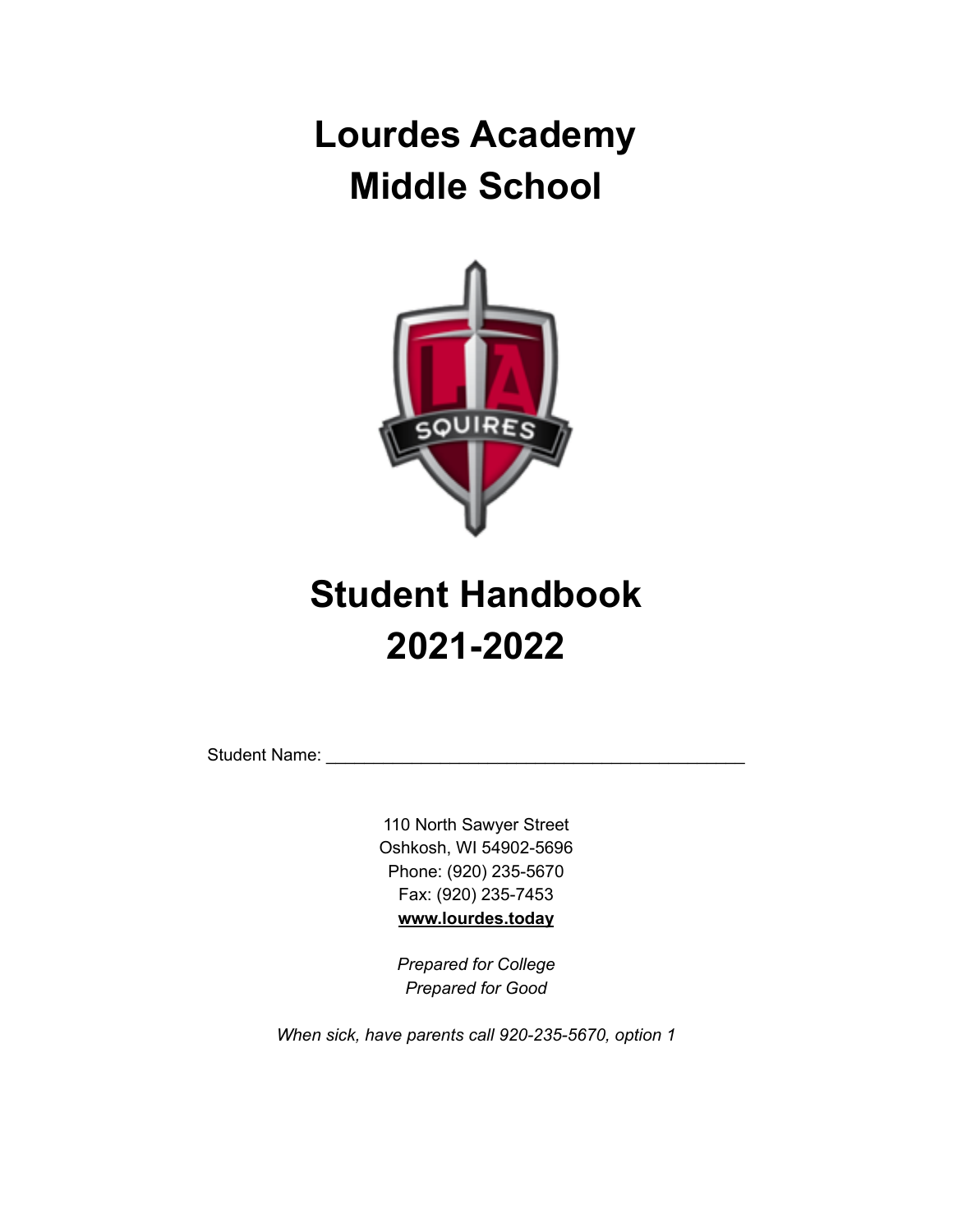# TABLE OF CONTENTS

<span id="page-1-0"></span>TABLE OF [CONTENTS](#page-1-0)

[WELCOME](#page-4-0) TO THE LOURDES FAMILY MISSION [STATEMENT](#page-4-1) VISION [STATEMENT](#page-4-2) LOURDES [ACADEMY](#page-4-3) WAY (LAW) [FIGHT](#page-4-4) SONG SCHOOL COLORS & [MASCOT](#page-4-5) **[HISTORY](#page-5-0)** STATEMENT OF [NON-DISCRIMINATION](#page-5-1) RIGHT TO AMEND [HANDBOOK](#page-5-2)

OUR [CATHOLIC](#page-5-3) MISSION CAMPUS [MINISTRY](#page-5-4) [LIVING](#page-5-5) OUR FAITH [PRAYER](#page-6-0) RELIGIOUS [INSTRUCTION](#page-6-1) **[RETREATS](#page-6-2)** STUDENT LIFE AND [EXPECTATIONS](#page-7-0) STUDENT CODE OF [CONDUCT](#page-7-1) [ALCOHOL,](#page-8-0) DRUGS, TOBACCO USE & VAPING ATHLETICS AND [ACTIVITIES](#page-9-0) [BUSING](#page-9-1) CLOSED [CAMPUS](#page-9-2)

**[COMMUNICATION](#page-9-3)** [COMPUTER](#page-10-0) USE

DAILY [SCHEDULES](#page-10-1)

[DANCES/PALS](#page-10-2) EVENTS

DAMAGE TO [PROPERTY](#page-10-3)

[DRESS](#page-11-0) CODE

DROP OFF/PICK UP TIME AND [PROCEDURES](#page-11-1)

**[GAMBLING](#page-12-0)** 

GRIEVANCE [PROCEDURE/CHAIN](#page-12-1) OF COMMAND [HARASSMENT/BULLYING](#page-12-2)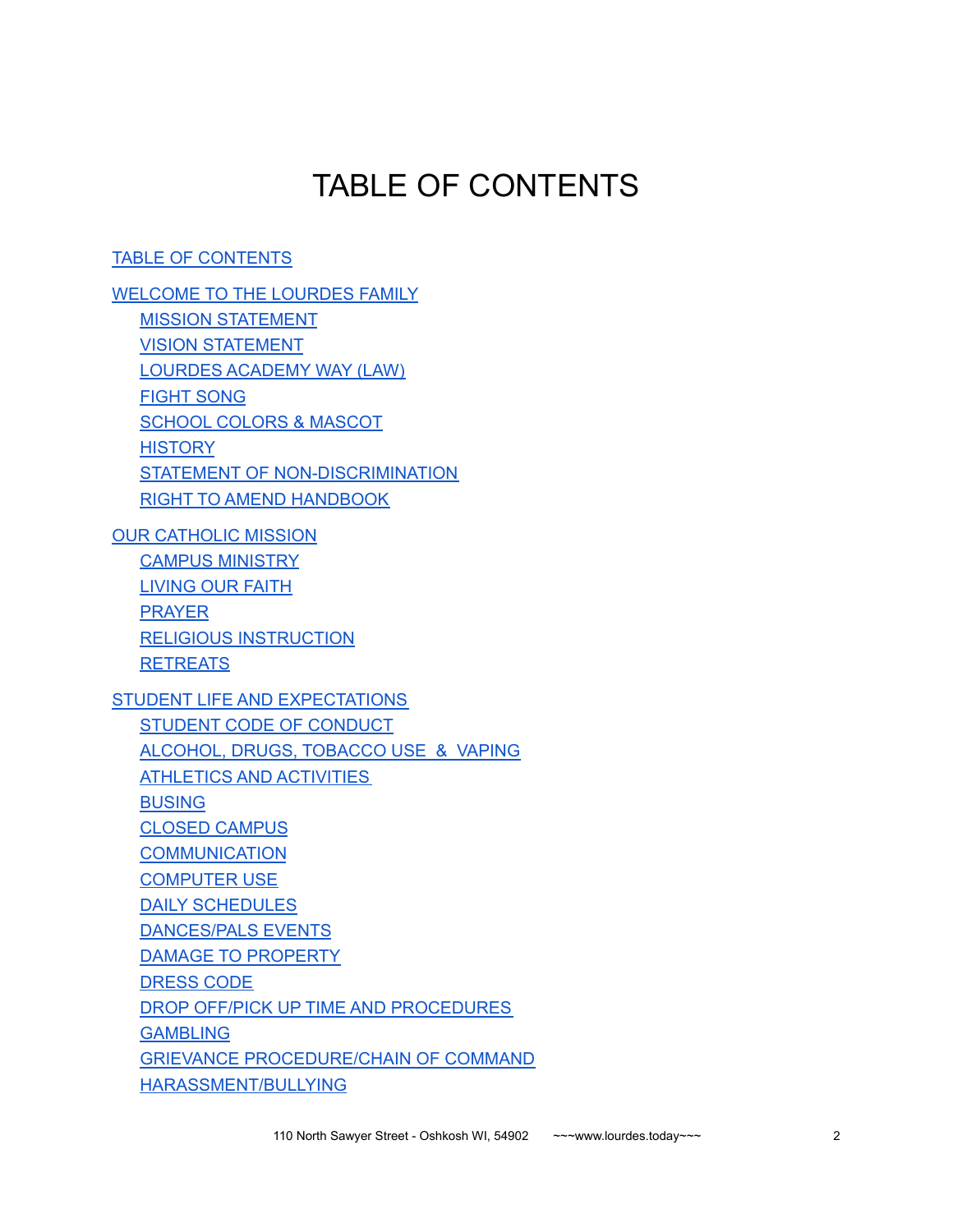HONOR [REPRESENTATION](#page-12-3) LOST AND [FOUND](#page-13-0) **[MEDICATIONS/HEALTH](#page-13-1) ISSUES** PERSONAL [ELECTRONIC](#page-13-2) DEVICES POLICE [INVOLVEMENT](#page-14-0) **[SCHOOL](#page-14-1) OFFICE HOURS** SCHOOL SPONSORED [TRIPS/OFF-CAMPUS](#page-14-2) ACTIVITIES **[SEARCHES](#page-14-3)** [SOCIAL](#page-14-4) MEDIA [STUDENT](#page-15-0) I.D. CARDS **[WEAPONS](#page-15-1)** 

#### **[ACADEMICS](#page-16-0)**

ACADEMIC [ENHANCEMENT](#page-16-1) TIME (A.E.T.)

[ACADEMIC](#page-16-2) HONESTY

[ASSISTANCE](#page-17-0) FOR STUDENTS

[COUNSELING](#page-17-1) CENTER

COURSE [SELECTION](#page-18-0) AND COURSE LOAD

[GRADING](#page-19-0) SCALE

[HONOR](#page-19-1) ROLL

[LEARNING](#page-19-2) SERVICES

[REPORT](#page-20-0) CARDS

STANDARDIZED [ASSESSMENTS:](#page-20-1)

[STUDENT/PARENT/TEACHER](#page-20-2) CONFERENCES

**[TEXTBOOKS](#page-20-3)** 

[ATTENDANCE](#page-21-0) AND TARDINESS

**[ATTENDANCE](#page-21-1)** [ABSENTEEISM](#page-21-2) AND TRUANCY ILLNESS DURING THE [SCHOOL](#page-22-0) DAY KNOWN [PROLONGED](#page-22-1) ABSENCES **[PASSES](#page-22-2) [TARDY](#page-22-3)** 

[SCHOOL](#page-23-0) SAFETY **[EMERGENCIES](#page-23-1)** [VISITOR](#page-23-2) POLICY WEATHER [CLOSURES](#page-23-3)

FOOD [SERVICES](#page-24-0) **[LUNCH](#page-24-1)**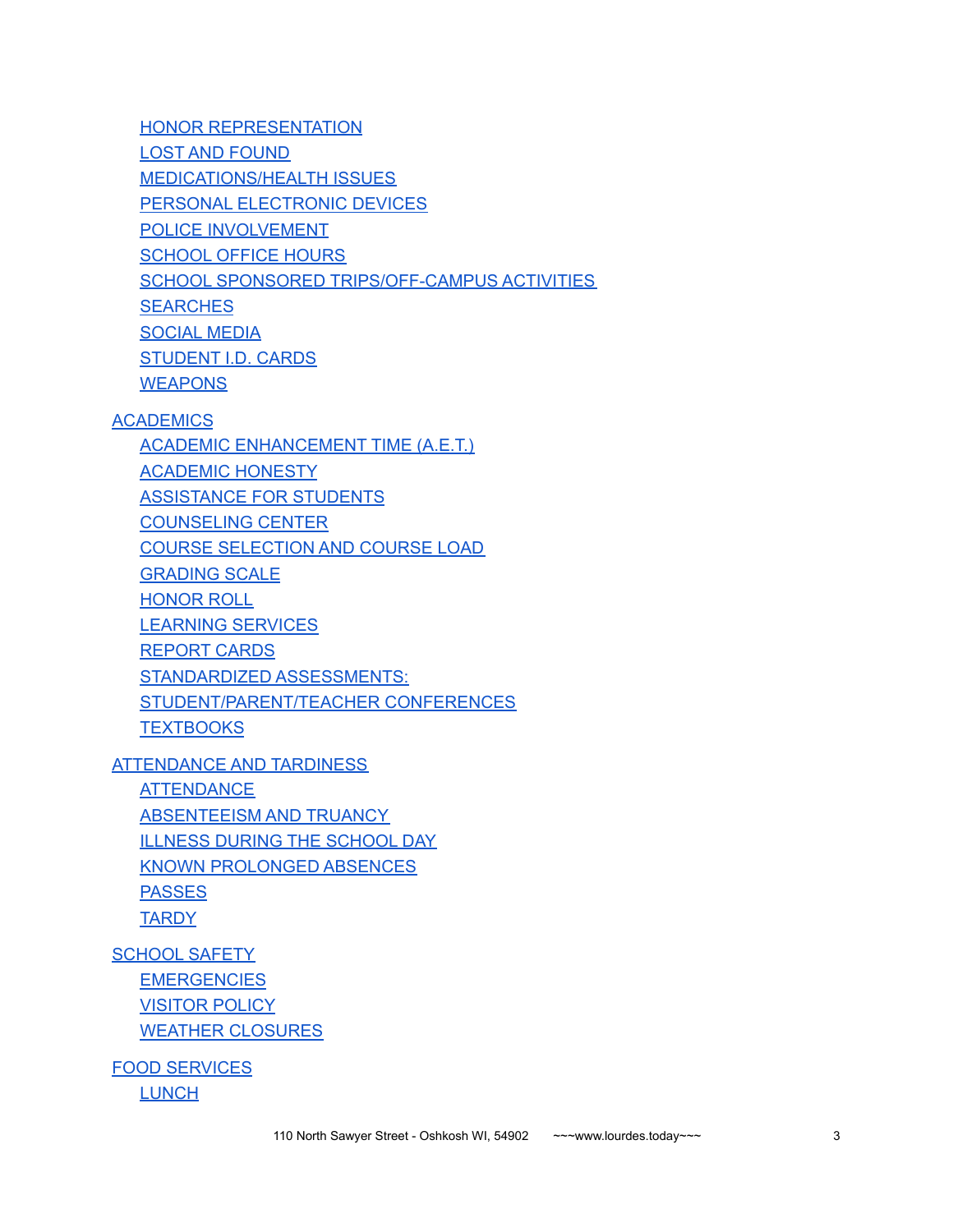[PROCEDURE](#page-24-2) FOR LOW OR NEGATIVE LUNCH ACCOUNT BALANCES **[SNACKS](#page-24-3)** 

**[LOCKERS](#page-25-0)** 

**[SCHOOL](#page-25-1)** [PHYSICAL-EDUCATION](#page-25-2)

EXTERNAL [DOCUMENTS](#page-26-0)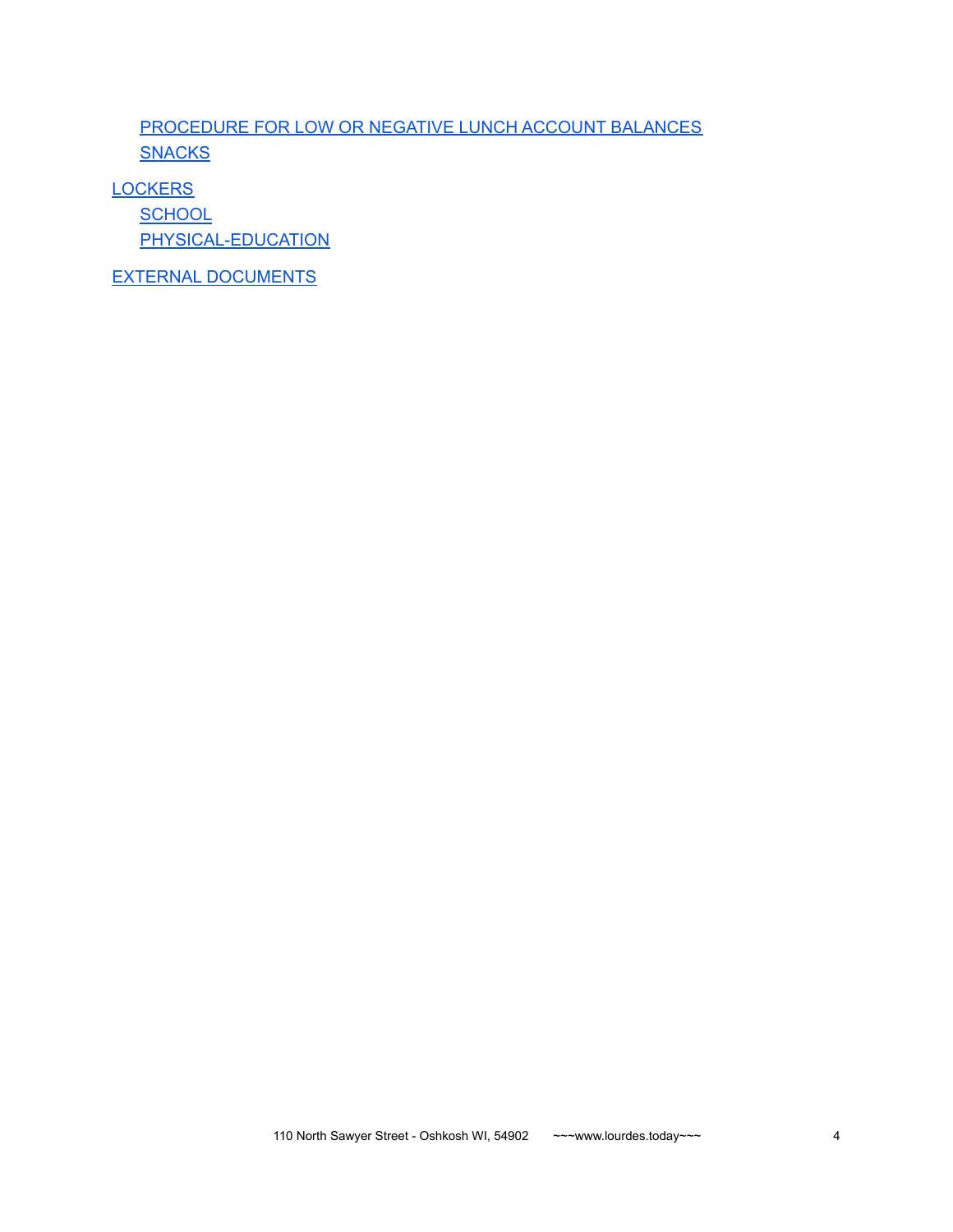# WELCOME TO THE LOURDES FAMILY

<span id="page-4-0"></span>Lourdes Academy is a school rich in tradition and dedicated to developing young scholars and servant leaders. To be a student at Lourdes is to accept the challenge to be one's best and to bring out the best in others. Join us in supporting each other in the classroom, at concerts and sporting events, at our parishes, and in the community. Lourdes Academy is a place for leaders. We are honored and privileged to have you.

### MISSION STATEMENT

<span id="page-4-2"></span><span id="page-4-1"></span>In partnership with families, parishes, and the community, Lourdes Academy provides a family environment in which students can achieve academic excellence, develop strong moral character, live as authentically Catholic disciples, and contribute positively to their communities.

# VISION STATEMENT

<span id="page-4-3"></span>Inspired by Our Lady of Lourdes and rooted in our Catholic faith, Lourdes Academy forms and challenges students to realize their God-given potential.

# LOURDES ACADEMY WAY (LAW)

The Lourdes Academy Way (LAW) is an honor code that our students and staff use to emphasize excellence in conduct and attitude. When you are a student at Lourdes Academy, you pledge to:

- I will treat others with dignity and respect at all times.
- I will demonstrate good judgment in dress, communication, and conduct.
- I will be excellent in my academic effort and meet all of my responsibilities as a student.
- I will live by the example of Jesus Christ, seeking justice, peace, and a closer relationship with God.
- <span id="page-4-4"></span>● I will respect my school and my church with pride and honor in all I do.

# FIGHT SONG

Hail, Lourdes Knights; Reach for the heights; You are the pride of the school, So unite and we'll RULE! U RAH RAH March onward Knights with pride and valor we'll fight, Raise up the banners of the Red and White, We'll Fight, Fight, Fight!

# <span id="page-4-5"></span>SCHOOL COLORS & MASCOT

#### Red & White -- Squires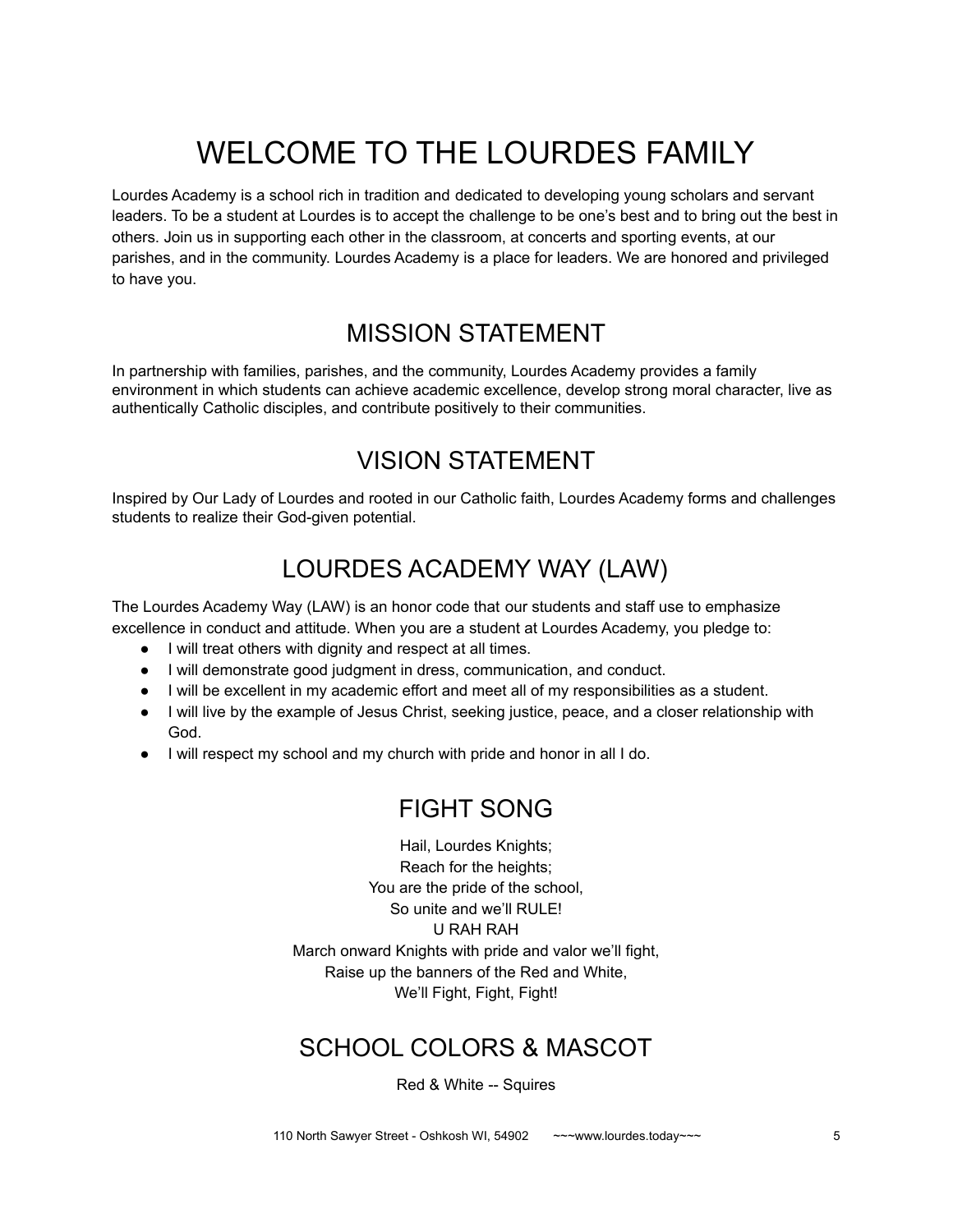# **HISTORY**

<span id="page-5-0"></span>Like many Catholic schools, Lourdes Academy grew out of a small system of local parishes that had existed in the Oshkosh area since the 1800s. These parishes established schools, and over time the need for a centralized high school led to the opening of Lourdes High School in 1959. The high school and other Catholic elementary schools were supported by small area parishes until 1992 when the schools began to consolidate in an effort to operate more efficiently. By 1997, all of the schools were brought together as the Unified Catholic Schools of Oshkosh. During this time, the system began to see increased enrollment and make major physical and curricular improvements.

<span id="page-5-1"></span>In 2012, the entire system became known as Lourdes Academy, a PreK-12 Catholic education system serving more than 600 students in Oshkosh and the surrounding communities at one elementary school and a combined middle and high school, making it the largest parochial school system in Oshkosh.

# STATEMENT OF NON-DISCRIMINATION

### *Board Policy 4063.1*

<span id="page-5-2"></span>Lourdes Academy does not discriminate on the basis of gender, national origin, or race in the enrollment and participation of students or the employment of personnel.

# RIGHT TO AMEND HANDBOOK

### *Board Policy 4090*

<span id="page-5-3"></span>Lourdes Academy retains the right to amend this Student/Parent Handbook at any time for just cause. Students and parents will be given notification of any modifications to the handbook.

# OUR CATHOLIC MISSION

# CAMPUS MINISTRY

<span id="page-5-5"></span><span id="page-5-4"></span>As Lourdes Academy fosters an atmosphere encouraging spiritual growth, all students must participate in all liturgical activities and retreats. Eucharistic Adoration, Mass, and all school prayer services and other religious rituals provide all students the chance to grow in their faith.

# LIVING OUR FAITH

### *Board Policy 5040.2*

Lourdes Academy provides for students, faculty and staff a faith-filled environment. Faith is expressed in personal prayer, liturgy, Reconciliation opportunities, devotions, etc. Opportunities to live out our faith include:

- Weekly masses where part or all of the students attend in person.
- Once a week before school mass is open to students, staff, and their families.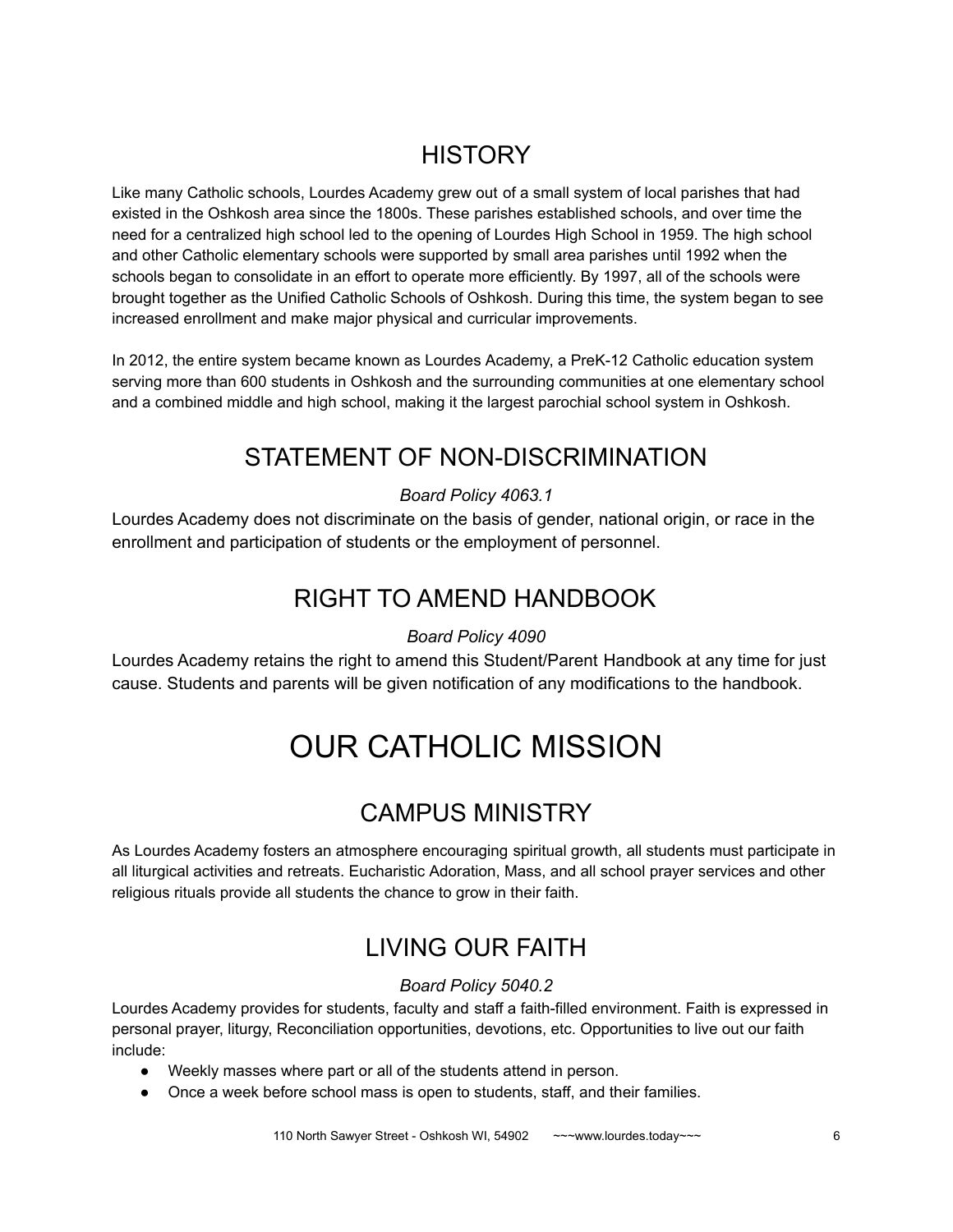- Divine Mercy Chaplet held weekly.
- Building wide Reconciliation twice a year during Advent and Lent
- Weekly faith sharing groups at both middle and high school levels
- Stations of the Cross during Lent.
- Other events as planned throughout the year.

<span id="page-6-0"></span>The chapel is also open and available for prayer throughout the school day. Religious classes will also reserve the chapel for use.

# PRAYER

### *Board Policy 5040.2*

The entire student body pauses for prayer each morning and afternoon as well as during each class period and lunch. Weekly prayer services are also available for the Divine Mercy Chaplet. These prayer services are planned by students and take place in the chapel.

### RELIGIOUS INSTRUCTION

#### *Board Policy 5040*

<span id="page-6-2"></span><span id="page-6-1"></span>Religion classes are required of all Lourdes students. Sacramental preparation, including Confirmation, is a parish responsibility and is coordinated with your parish religious education director.

### **RETREATS**

#### *Board Policy 5040 & 6031*

Lourdes Academy has an annual retreat for all high school students.. The retreats are one-day events and all students are required to attend. If a student misses a retreat, make-up activities are required. Additional retreats are offered to students seeking further spiritual enrichment, but they do not replace the class retreat.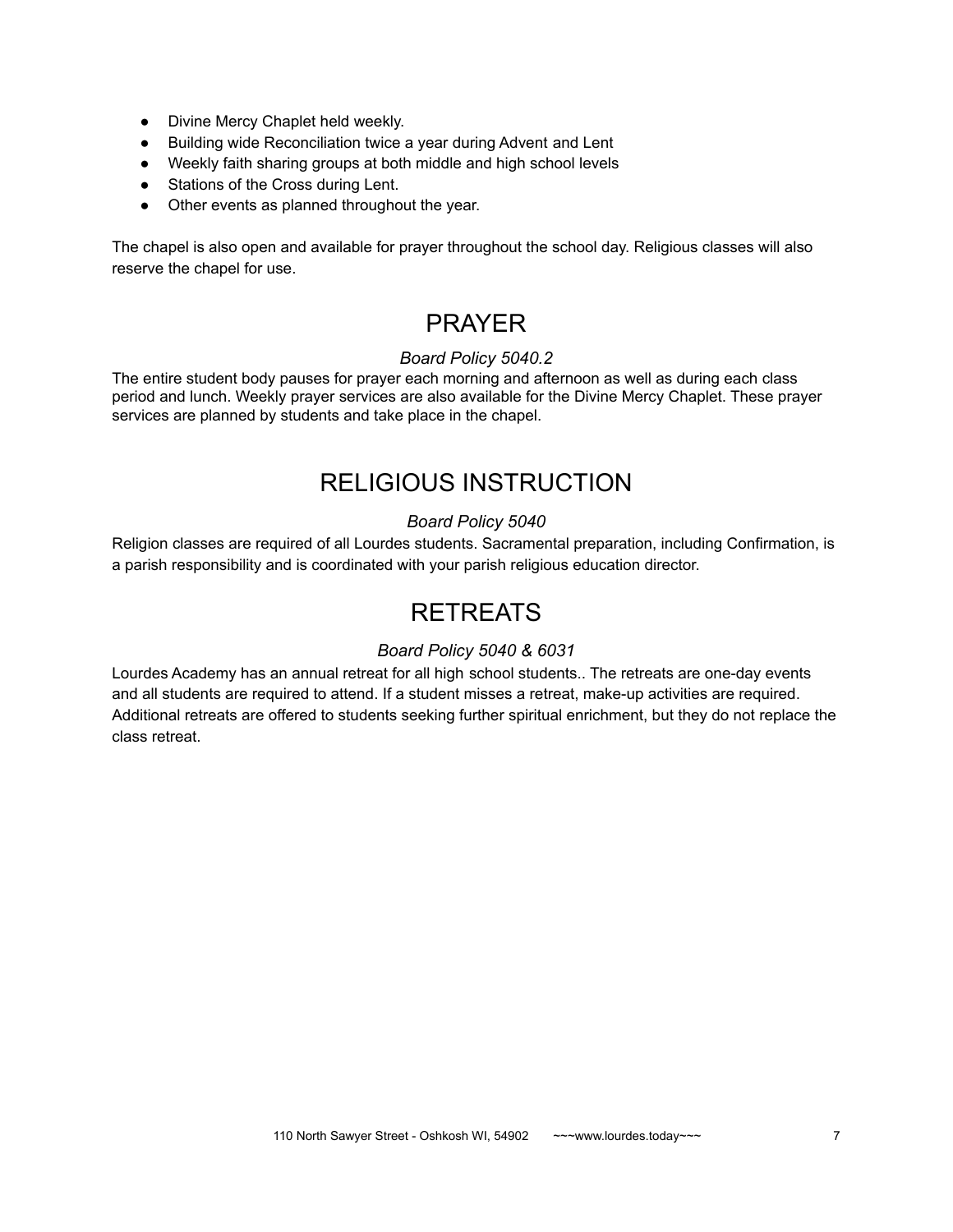# <span id="page-7-0"></span>STUDENT LIFE AND EXPECTATIONS

# STUDENT CODE OF CONDUCT

*Board Policies 5021, 5021.1, & 5026 and all subsidiaries*

<span id="page-7-1"></span>All students are expected to live according to the *LOURDES ACADEMY WAY (The L.A.W.)*:

- **● Treat others with dignity and respect at all times**
- **● Demonstrate good judgment in dress, communication, and conduct**
- **● Be excellent in academic effort and meet all responsibilities as a student**
- **● Live by the example of Jesus Christ, seeking justice, peace, and a closer relationship with God**
- **● Represent the school and the Church with pride and honor at all times**

Failure to live according to the Lourdes Academy Way will lead to disciplinary consequences at the discretion of the teacher and administration. Such consequences include the requirement of service to the school, detentions, suspensions, or expulsion. The Principal or Dean of Students reserves the right to define individual situations and behaviors as discipline issues and to administer the appropriate consequence(s).

Students are expected to conduct themselves in a manner that reflects positively on themselves, their parents/guardians, and Lourdes Academy. It is expected that respect and cooperation will be the basis of interactions with faculty and fellow students.

Lourdes Academy may use the following disciplinary actions at its discretion:

- Lunch time detention, before/after school detentions, Saturday School, In school/out-of-school suspension, Extracurricular activities suspension, co-curricular code violations, Behavior Contracts, Expulsion or Withdrawl.
- All discipline has an element of behavioral reflection to them that the student is required to complete. The Principal, Dean of Students, or teacher who assigned the detention should discuss this reflection with the student.
- All discipline has the potential to have a restorative element or perform service to the school.
- Saturday School can be assigned up to 4 hours at a time.
- Behavior Contract –A behavior contract is an agreement between student, parent(s) and school administration defining behavior expectations specific to the situation at hand. If parent and student refuse to sign within 5 school days, they agree to withdraw from Lourdes Academy..
- Expulsion/Withdrawal

Typically, the following behaviors warrant a detention: tardiness for class or school, failure to come to class prepared, disruptive and/or inappropriate behavior, dress code violation.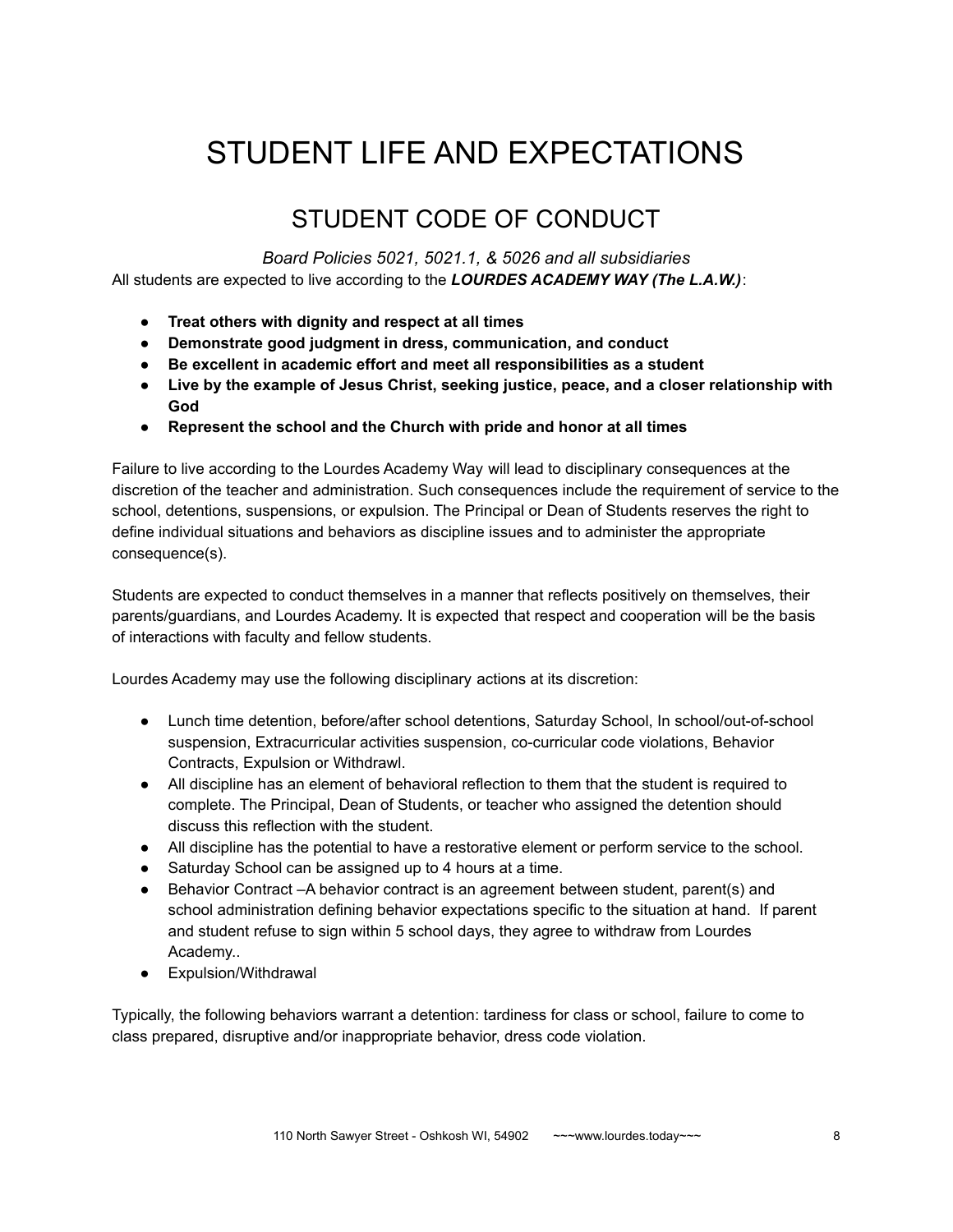Specifically, disrespect to others is a serious offense against the values of Lourdes Academy. Disrespectful behavior may result in removal from class, detention, parent meeting, behavior contract, in school suspension, out of school suspension, or expulsion.

In some circumstances, suspensions, requests to withdraw, or expulsion may be the first step. These situation may include but are not limited to:

- Possessing a dangerous weapon on campus or at a school-sponsored activity
- Belonging to a gang or engaging in criminal, gang-like activity
- Having serious criminal charges reported to the school by authorities, engaging in any act that is grounds for arrest or citation in the criminal or juvenile court system (excluding minor offenses such as traffic or ordinary circumstances surrounding hunting/fishing violations)
- Engaging in serious insubordination, or verbal or physical abuse of a faculty/staff member or any adult on the school premises
- Using, selling or possessing chemicals, drugs, tobacco, alcohol, steroids or chemical paraphernalia on campus or at a school-sponsored activity
- Physically assaulting another student
- Excessively inappropriate or offensive conduct such as assaulting staff or students, or gross insubordination (talking back or refusing to cooperate with authorities)
- Stealing or vandalism of school or others' property
- Serious hazing or harassment, including sexual harassment, of anyone (this includes group conduct)
- Representing oneself or others unlawfully or inappropriately on the internet (on blog sites, instant messaging, on-line profiles and/or social networking sites, etc.)
- Igniting fused or incendiary devices (fireworks, stink bombs, etc.)
- Engaging in misconduct (during or outside the school day) that is seriously detrimental to the reputation of Lourdes Academy
- Engaging in any situation or problem not specifically covered herein that may be viewed by the administration as seriously threatening

In all cases where expulsion is being considered, the Lourdes Academy policies and the Green Bay Diocesan policies must be followed before expulsion is finalized.

### **Students are expected to hold themselves to high standards of behavior 24 hours a day, 7 days a week, 365 days a year.**

# <span id="page-8-0"></span>ALCOHOL, DRUGS, TOBACCO USE & VAPING

### *Board Policies 2050, 5018.3, & 5200*

Any student purchasing, selling, intending to sell, possessing or under the influence of intoxicants, drugs, mood altering drugs not prescribed to the student by a physician, in possession of drug paraphernalia, or possessing and/or using tobacco products, e-cigarettes, vaporizers or any material that can be smoked or inhaled on school grounds shall receive discipline at administrator's discretion in addition to a meeting with parent(s)/guardian(s). If the situation warrants, the student will be referred to the police. Additional offenses or any student who sells or distributes drugs or intoxicants will be subject to immediate expulsion from Lourdes Academy. This rule applies at all times - 24 hours a day, 365 days a year.

Students are not allowed to be present at events/parties/gatherings where alcohol and/or other drugs are evident and illegally consumed by minors. Presence is defined as knowingly being in a location where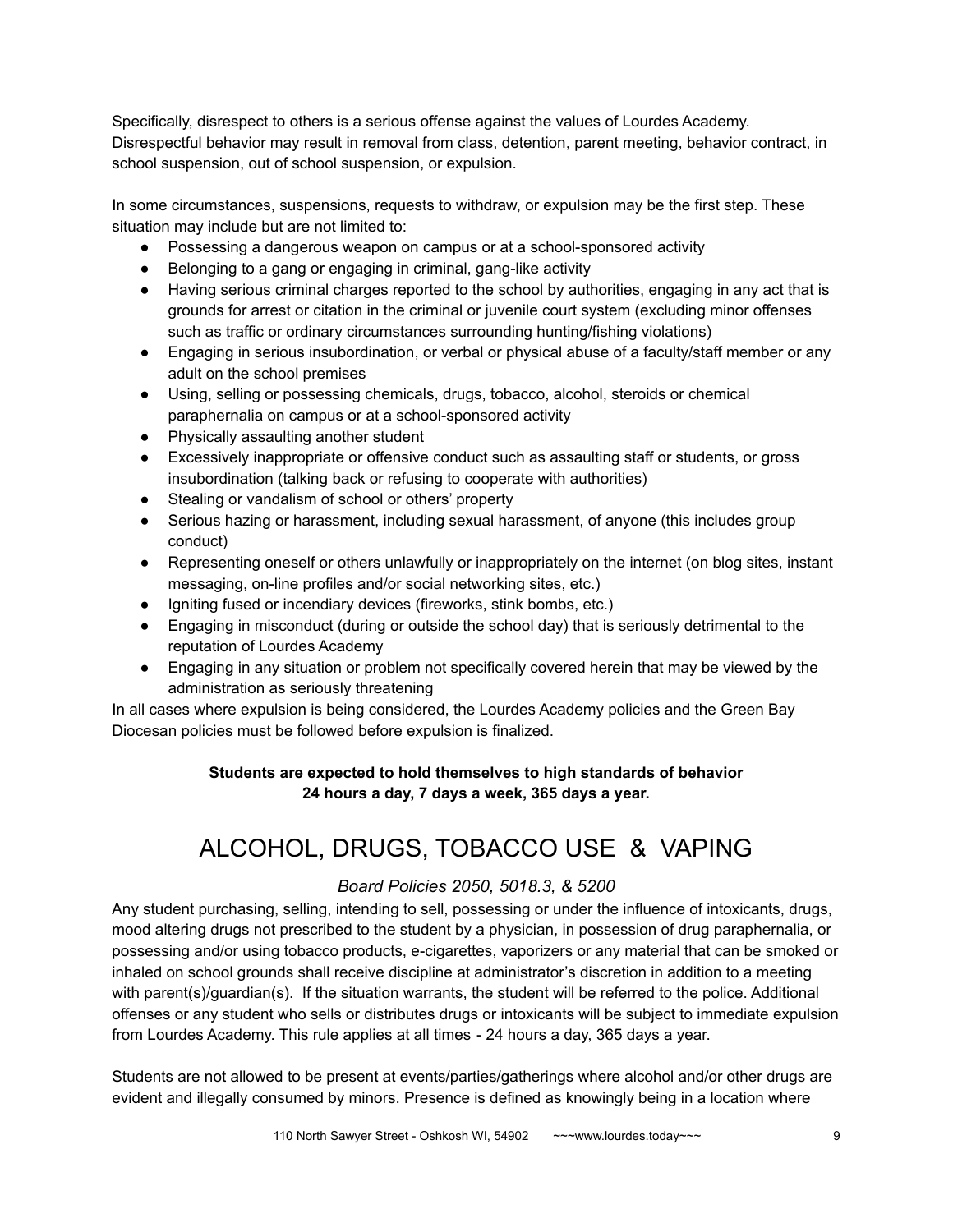illegal consumption of alcohol and/or other drugs is evident and willingly being present by not making every effort to leave immediately. In keeping with WIAA policy, performance enhancing substances on the NCAA banned list are also banned. Lourdes Academy reserves the right to bring a police dog trained to detect drugs. The dog will have access to the entire building as well as the parking lot. The use of a police dog will take place without warning.

### ATHLETICS AND ACTIVITIES

### *Board Policies 6070 & 5021.1*

<span id="page-9-0"></span>Interscholastic athletics assist in developing a student's mind, body, and spirit. Therefore, interscholastic athletics are considered an integral part of the school philosophy to educate the whole person. Student-athletes are expected to abide by the Lourdes Academy Co-Curricular Code of Conduct and the WIAA Code of Conduct for Athletic Participation.

Please refer to the Lourdes Academy Activities Handbook for more information. <https://www.lourdesacademyoshkosh.org/domain/124>

<span id="page-9-1"></span>A full list of clubs and activities are available on our website.

# BUSING

<span id="page-9-2"></span>Before and after school busing is available through the Oshkosh City Transit System and the Oshkosh Area Public School System. School buses drop off and pick up students on Josslyn Street near The Commons. Please reach out to Kristin Kowalske (kkowalske@lourdes.today) to learn more about busing.

# CLOSED CAMPUS

### *Board Policy 1050*

<span id="page-9-3"></span>Lourdes Academy is a closed campus and students are required to remain on campus at all times unless permission to leave is granted. Students who leave campus without permission or do not return within permissible time, will face consequences, up to and including suspension.

# COMMUNICATION

Communication with students and parents occurs through three primary vehicles:

- 1. Daily Announcements PowerSchool under the Daily Bulletin (parents can sign up to have these announcements sent to them). These are read over the announcements, available throughout signage in the building, and on the student portal. Students who are not present for announcements are responsible for reading them on PowerSchool.
- 2. Weekly Newsletter students and parents receive an e-mail of events for the upcoming week
- 3. E-mail special announcements and reminders are sent to students through their school e-mail and to parents through their personal e-mail

Any student or group that wishes to make an announcement or add material to the Weekly Newsletter must submit it to the office for approval.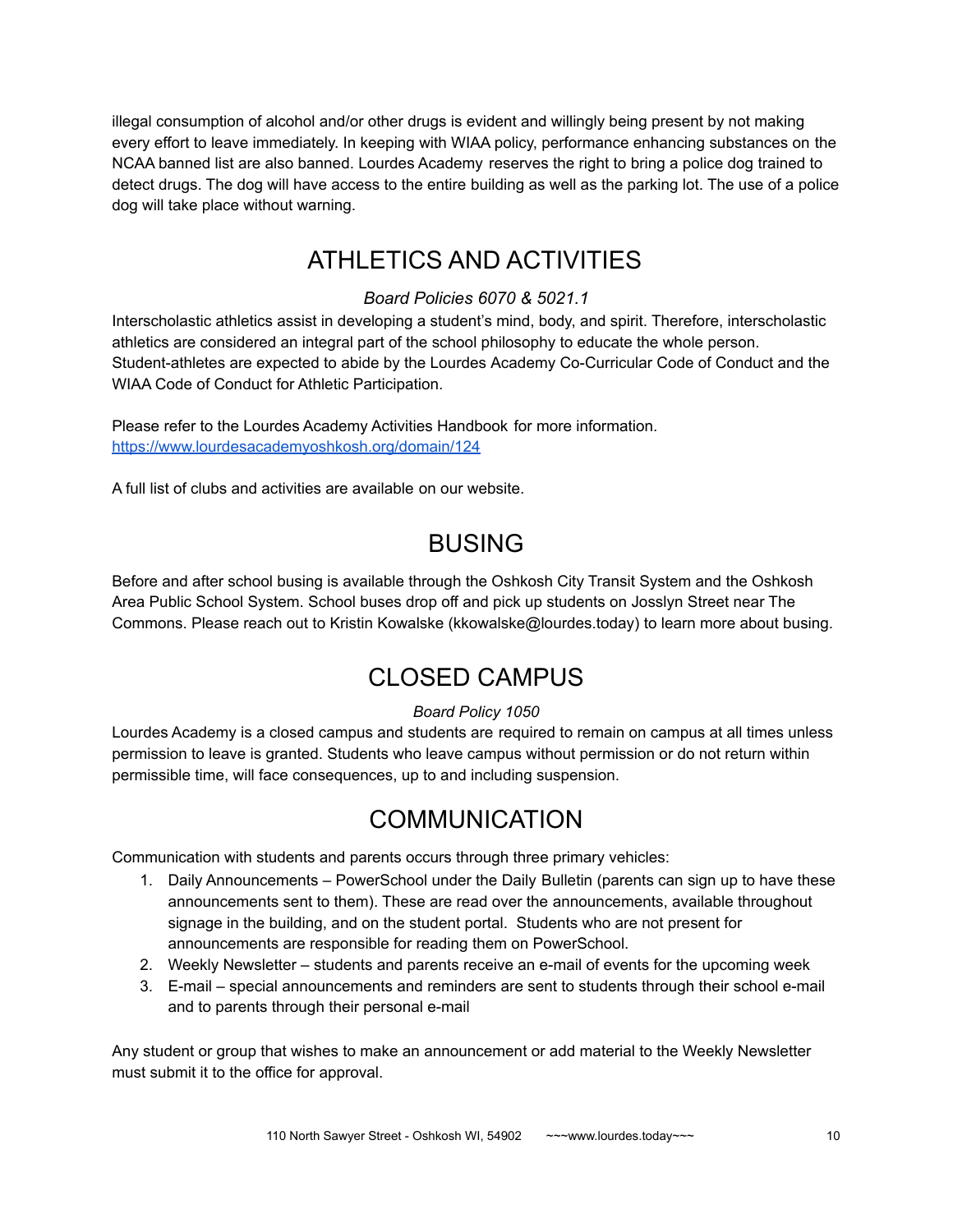# COMPUTER USE

#### *Board Policies 4135 and subsidiaries & 5022 and subsidiaries*

<span id="page-10-0"></span>Lourdes Academy permits access to computer, telecommunications, and internet resources to further the educational opportunities of students. Students must use all computers and devices solely for educational purposes. Each student must have a signed **Lourdes Academy Acceptable Use Policy for Technology** and the **Chromebook One-to-One Device Responsibility** form on file prior to having the privilege of using computers or other devices.

When the classroom setting needs the use of a computer, the school issued Chromebook is what is expected to be used. When the classroom setting is where a computer is not needed, students are expected to have their Chromebooks away. Failure to adhere to a teacher's request to have your Chromebook away will be treated as insubordination.

# DAILY SCHEDULES

<span id="page-10-2"></span><span id="page-10-1"></span>The different bell schedules throughout the school day are posted on our website. Special schedules for special events will be posted on PowerSchool Daily Bulletin, website, and school calendar on website as well.

# DANCES/PALS EVENTS

The following regulations are noted for all dances:

- 1. Christian conduct is expected for all dancing. No provocative dancing allowed.
- 2. Christian dress is expected of dance participants no low-cut, short, tight, open back dresses allowed. No midriff should be visible.

<span id="page-10-3"></span>Students who are failing a class/classes, have unserved detentions, or pending suspension will not be allowed to attend the dance. Students who are not able to participate will work with their teachers during this time or remain in the office.

# DAMAGE TO PROPERTY

### *Board Policies 5051 and 7020*

Any damage to school property will require full reimbursement (materials and labor) from the student and may result in additional consequences. Law enforcement may also be notified.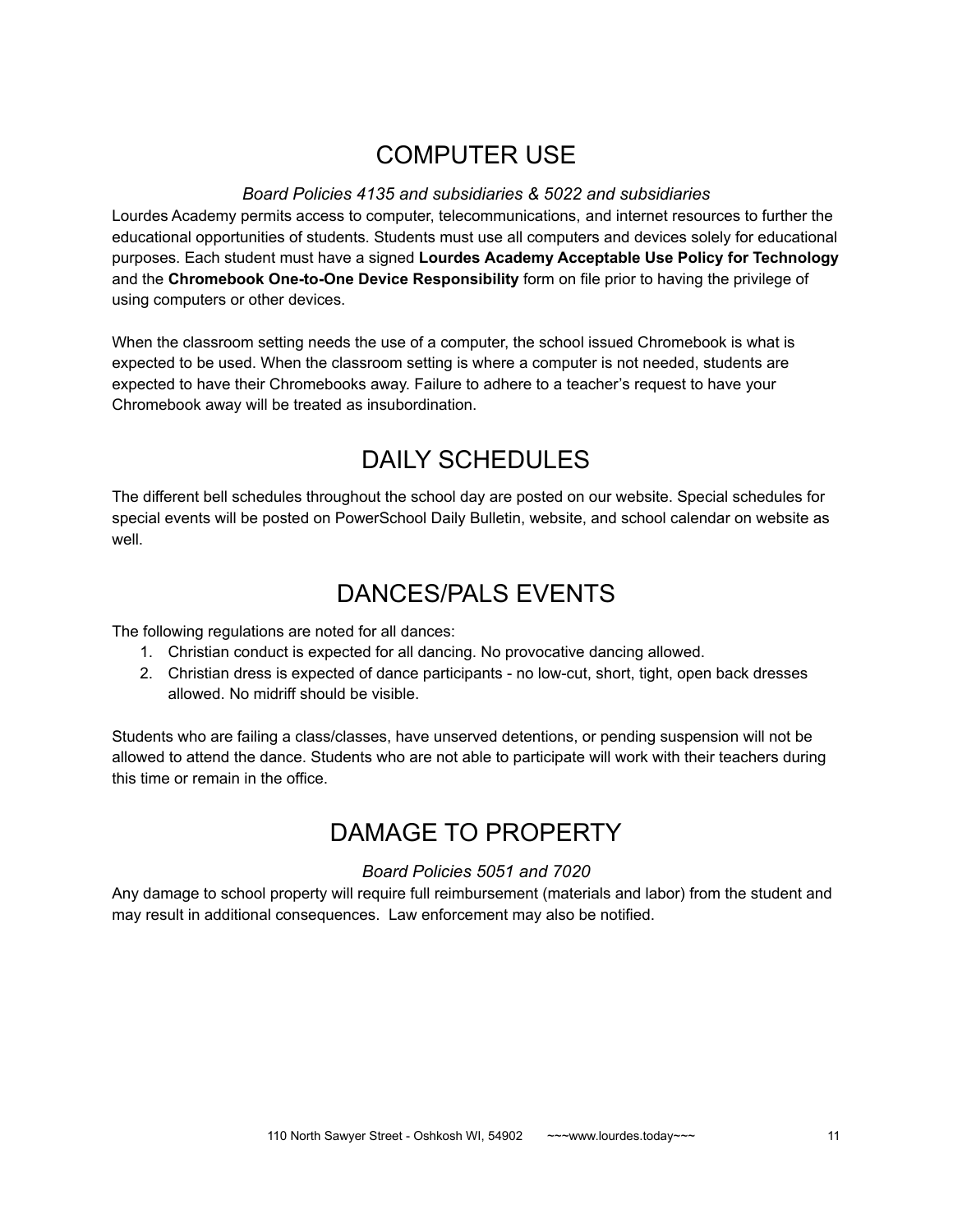# DRESS CODE

### *Board Policy 5028 and all subsidiaries*

<span id="page-11-0"></span>As a Catholic education system, Lourdes Academy reserves the right to determine and insist upon a norm of appearance for its students. Proper conduct and appropriate dress reflect the virtues of modesty and self-respect and are essential to maintaining a positive atmosphere for learning.

If a dress code violation cannot be immediately corrected, the parents will be notified and the student will either be sent home to change or will wait in the office for appropriate clothing to be delivered. The student will serve detention. Students who regularly violate the dress code could be subject to suspension. Since styles of clothing and hair change rapidly, the administration reserves the right to restrict fashions that are inappropriate as well as interpret what is considered to be in poor taste or distracting to the learning environment.

Through contests, fundraisers, or good behavior, students can receive out of dress code passes to have the right to be out of dress code. Students may only use a pass one day per week (resetting every first day of the school week), CANNOT be used on a mass day, and must be used within the school year that they were given or purchased. For process on redeeming these, please see the dress code on the website.

Updates to the dress code from previous versions are included at the bottom of the document to track changes or adjustments made.

<span id="page-11-1"></span>Please visit the Lourdes Academy website for the latest dress code. https://www.lourdesacademyoshkosh.org/domain/124

# DROP OFF/PICK UP TIME AND PROCEDURES

### *Board Policy 5053*

All students must be dropped off and picked up in the front circle drive adjacent to Witzel Ave. (Door 1) or band doors (Door 7).

Witzel Avenue is a right hand turn only upon returning to flow of traffic.

Door 1 is open starting at 7:15 AM; Door 7 is open starting at 7:30 AM.

Before school, students are only permitted to enter and leave through Doors 1 and 7. After school, students may use any door, but may only return into school through Doors 1 and 7. Students exiting the North side of the building please do so through Doors 3 or 7 as those are the safest for flow of traffic.

Bicycles should be parked and locked in the bicycle parking area at the back of the school by Door 7.

Unless actively engaged in a student activity or working directly with a teacher, students should be picked up or out of the building by 4:00 PM. Students who have practice at a later time (i.e. 6:00 PM) will need to leave by 4:00 PM and return at the appropriate time for practice to ensure adequate supervision of the student.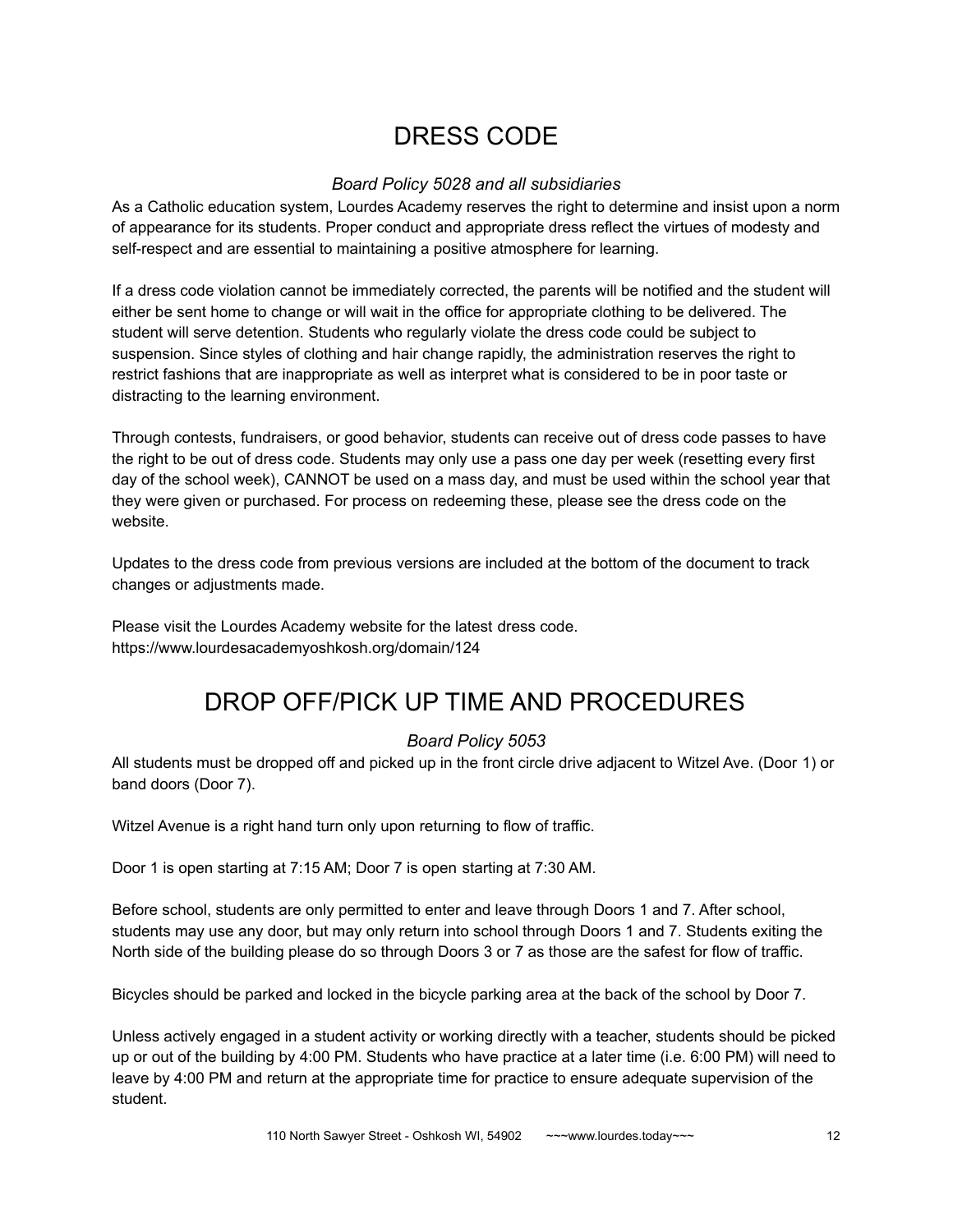# GAMBLING

<span id="page-12-1"></span><span id="page-12-0"></span>Gambling of any type is not allowed on campus or at school-sponsored activities.

### GRIEVANCE PROCEDURE/CHAIN OF COMMAND

#### *Board Policies 4063 and 4063.1*

Specific academic or behavioral concerns should be addressed in the following manner:

- 1. Student talks with teacher. If the situation cannot be resolved...
- 2. Student talks with principal. If the situation cannot be resolved...
- 3. Parent talks with teacher. If the situation cannot be resolved...
- 4. Parent talks with principal.

In order to align with our Mission, we encourage the most direct communication possible where students are advocating for themselves. In situations where safety is a concern or other special circumstances, this process may not apply.

Students and/or parents may request an appeal of decisions having to do with consequences given to a student for not meeting expectations.

Except for safety concerns, Lourdes Academy practices the 24 hour rule for a "cool down period." If the email or communication is going to be one of frustration, please give it 24 hours before composing the email or calling the school. This is to ensure that the conversation can be as productive as possible.

<span id="page-12-2"></span>Athletic disputes follow the same chain of command, replacing teacher with coach and principal with activities director.

# HARASSMENT/BULLYING

### *Board Policies 4116, 4117, 5023, and 5022.2*

Harassment and bullying of any kind (including physical, emotional and cyber) will not be tolerated. This includes, but is not limited to, offensive, abusive or obscene language, threatening behavior, racial insults, improper touching, sexual comments, and ethnic slurs. Students who believe they have been subjected to harassment or parents/guardians who believe their student has been subjected to harassment should report the incident(s) to administration.

# HONOR REPRESENTATION

<span id="page-12-3"></span>It is a privilege and honor to represent Lourdes Academy in the community. If a student is suspended from involvement in athletics and/or co-curricular activities, he/she will not be eligible to represent Lourdes Academy in the following: Badger Boys/Girls State, local scholarships, Grace LeVoy, Girls Granting, Tomorrow's Leaders, Youth Leadership Oshkosh, National Honor Society, Homecoming and Prom Courts. This is not an all-inclusive listing.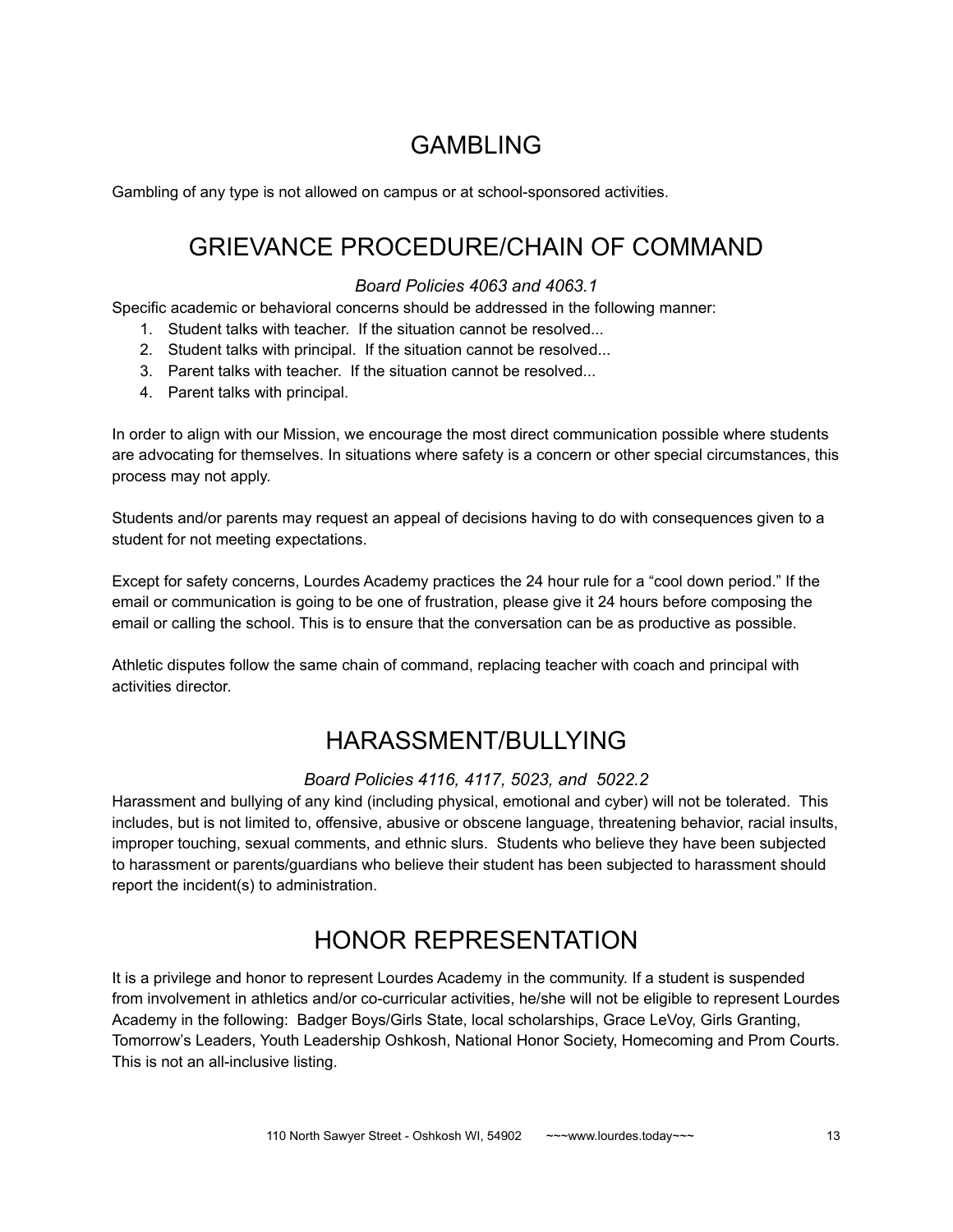# LOST AND FOUND

<span id="page-13-1"></span><span id="page-13-0"></span>Lost and found articles are kept near the school office. At the end of each semester, all lost and found items will be donated to charity. The school will not be held accountable for items lost or stolen.

### MEDICATIONS/HEALTH ISSUES

### *Board Policies 2093 and 5009.1*

A parent should administer prescription or nonprescription medications required by a student at home. When this is not possible, the school staff may assist in the administration of medication during school hours subject to the following regulations. An employee may not administer medication to a student unless one of the following is provided:

- 1. **Written instructions signed by the physician for the administration of the prescribed medication**. - A written statement from the parent authorizing school personnel to give the medication in the dosage prescribed by the physician and also releasing the school and employees from any liability in administering the medication. Prescription medication must come to school in its original container and is kept in the school office.
- 2. **Parent supplied medication must be in its original, labeled bottle.** A non-prescription product will be dispensed to students as needed, provided a Parent Request & Authorization form is on file in the front office.

It is the responsibility of the parents to inform the school office of any chronic medical conditions their student(s) may have. Asthma, allergies, diabetes, epilepsy, seizures and rare heart conditions are examples of conditions that should be recorded on the medical information sheet collected from families at the beginning of each school year.

# PERSONAL ELECTRONIC DEVICES

<span id="page-13-2"></span>Student use of cell phones, smartwatches and other electronic devices, including personal listening devices, is prohibited during school hours, except when specifically authorized by the principal or other staff member. All such devices should be turned off during school hours and placed in students' lockers. Staff members may confiscate students' cell phones, smartwatches and other electronic/distracting devices and assign detentions. A parent/guardian may be required to pick up a confiscated item. A student who violates this guideline multiple times may be required to bring the electronic device to the office prior to the school day.

Wisconsin Law 175.22 prohibits the use of cell phones and other image-recording devices in locker rooms or restrooms except in emergency situations. Students caught using cell phones in restrooms will be subject to detention, suspension, request to withdraw, or expulsion.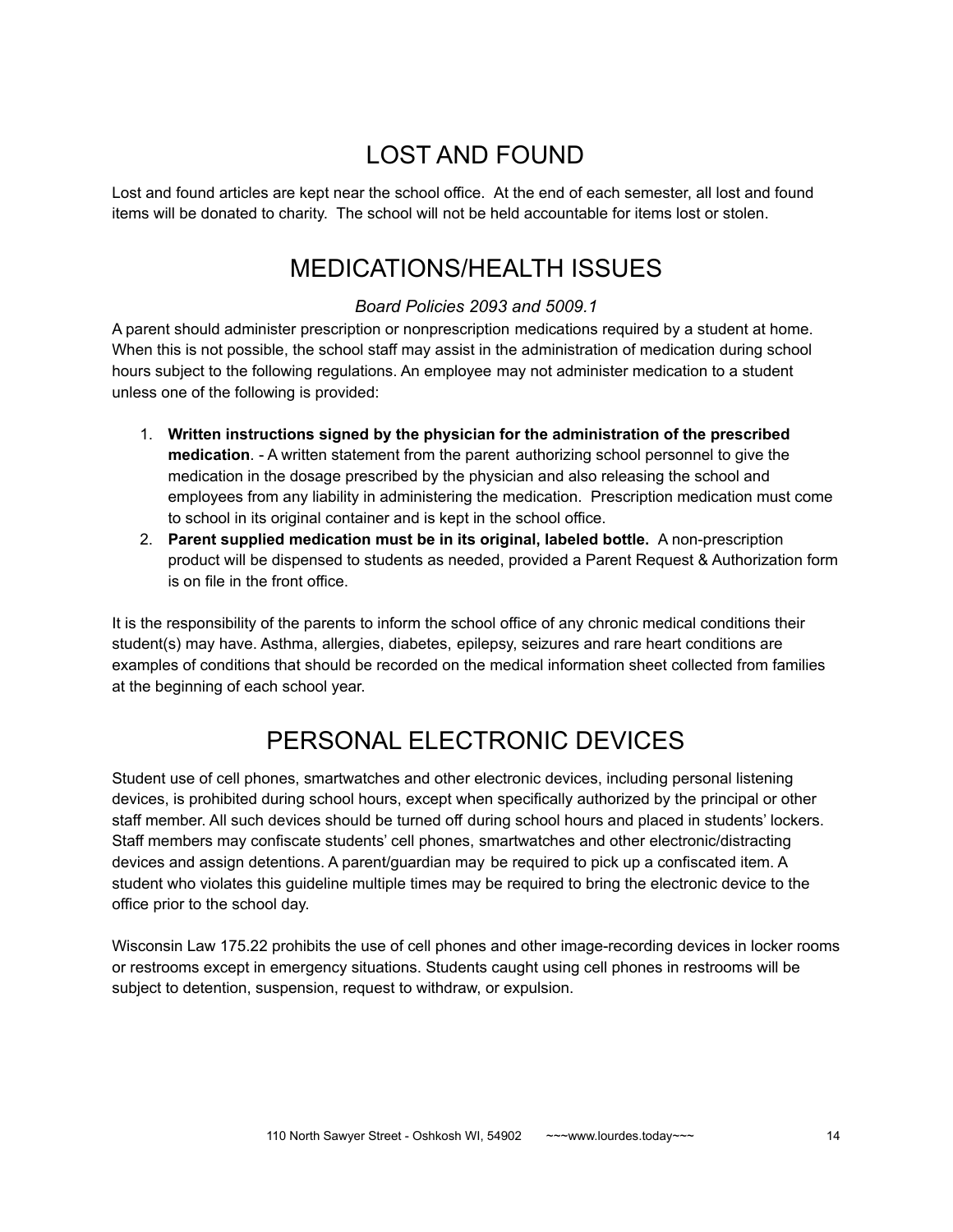# POLICE INVOLVEMENT

### *Board Policy 5017*

<span id="page-14-1"></span><span id="page-14-0"></span>Any student engaged in illegal activity will be reported to the police. Parents will be notified when police are contacted. Referral to the police does not take the place of school disciplinary consequences.

# SCHOOL OFFICE HOURS

<span id="page-14-2"></span>On days school is in session, the office is open from 7:30 AM to 3:30 PM.

# SCHOOL SPONSORED TRIPS/OFF-CAMPUS ACTIVITIES

### *Board Policy 5016*

School sponsored trips and extracurricular activities contribute significantly to the full development of students. They are carefully planned and adequately supervised. All school rules and policies are in effect while students are on school-sponsored trips and activities off campus. Students are responsible for their behavior during such events. Parents must be at school to pick up their child by the time the bus returns from the trip.

### **SEARCHES**

### *Board Policy 5057*

<span id="page-14-4"></span><span id="page-14-3"></span>Lockers are school property and general searches of lockers and other school property can be conducted at any time without the presence of students. Searches of students, backpacks, vehicles or other items associated with a student require reasonable suspicion and will be reasonable in scope.

# SOCIAL MEDIA

Students must remember that they are representatives of Lourdes Academy, whether interacting with others in person or online. Students are expected to maintain the same moral and behavior standards on social media as they would in behaving in church, with their families, and at school.

Expectations of Social Media:

- 1. Before participating in any online community, students must understand that anything posted online is available to anyone in the world. Any text or photo placed online becomes the property of the site(s) and is completely out of your control the moment it is placed online - even if you limit access to your site. Potential employers, internship supervisors, graduate programs, and scholarship committees now search these sites to screen candidates and applications.
- 2. Students should not post any information, photos or other items online that could embarrass the student, his/her family, or Lourdes Academy This includes information that may be posted by others on the student's page.
- 3. Students must never post his/her home address, phone number, birth date or other personal information. Anyone doing so could be a target of predators.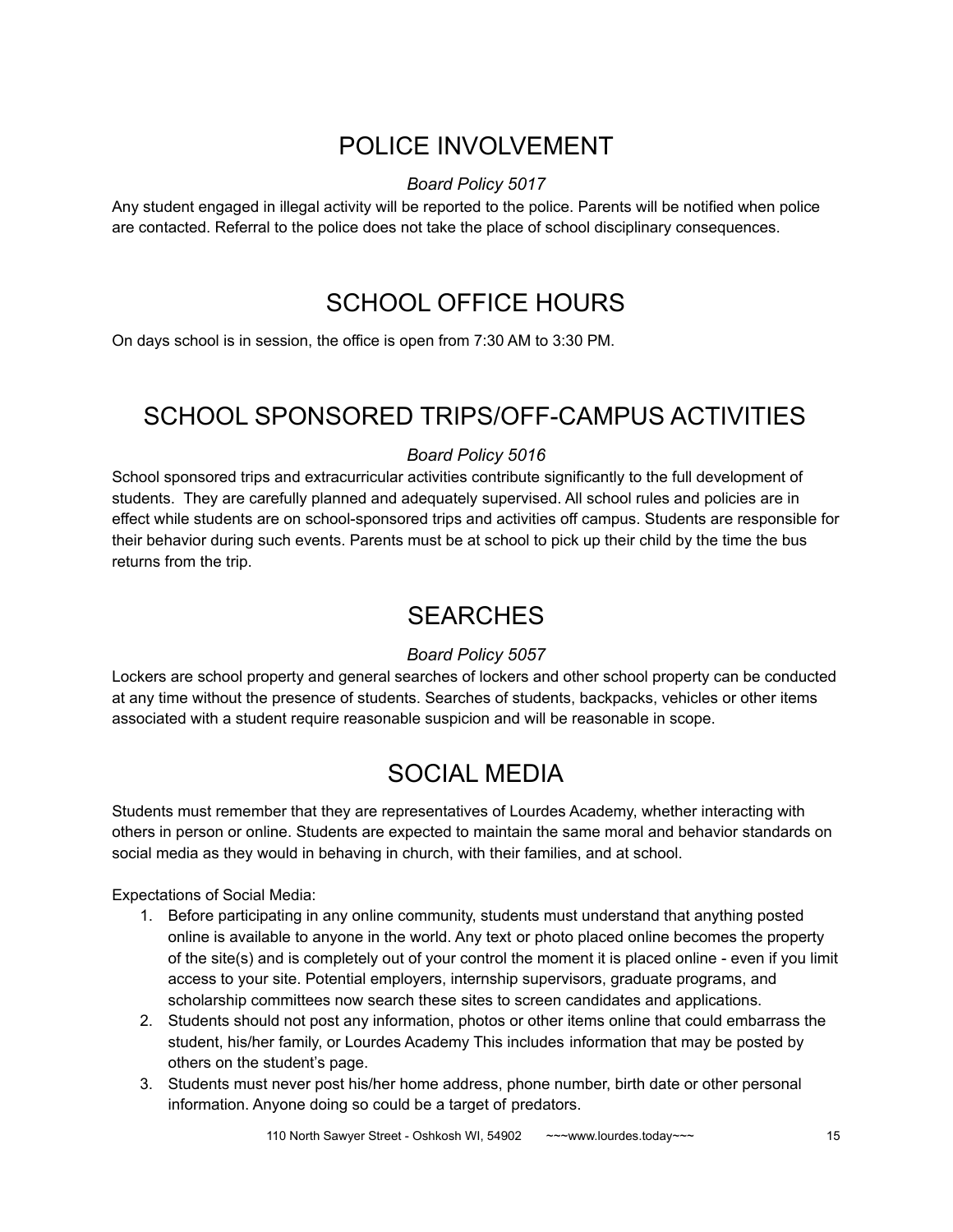4. Student-athletes/co-curricular participants could face discipline, possibly including dismissal, for violations of team, club, department, Lourdes Academyand/or WIAA policies.

Lourdes Academy administration will not seek out students' social media violations. It is the administration's expectation that each student's online activity is monitored by a parent or guardian. In the event that an alleged violation is brought to the attention of the administration, after investigation, the following considerations will be made:

- 1. Anything that appears to be "only" inappropriate or in bad taste will be handed over to the parents of the parties involved. It is the hope of the administration that the issue will be resolved by those parents in a timely manner. If it occurs on school property, administration reserves the right to issue consequences as appropriate.
- 2. The malicious use of online social networks such as threats to any third party, incriminating photos or statements depicting hazing, sexual harassment, vandalism or stalking, as well as underage drinking, illegal drug use or other prohibited behavior will be subject to disciplinary action by the head coach/advisor, the activities director and/or the administration.
- 3. Inappropriate photos and/or comments that are directly linked to Lourdes Academy will be handled as school issues and will be punishable as if the behavior occurred at Lourdes Academy
- <span id="page-15-0"></span>4. Any action that appears to be of an illegal nature will be reported to legal authorities.

# STUDENT I.D. CARDS

Each student is issued a student identification card at orientation. It is used for purchasing food, releasing printing jobs, as a pass for free admission to all regular season "home" athletic events, and may be required by employers or other venues when a student does not have a government I.D.

<span id="page-15-1"></span>Replacement fee is \$10.

# **WEAPONS**

### *Board Policies 2060, 5018.2, 5018.3, and 5052*

Possession of weapons is serious and will not be tolerated. No one shall possess or use a dangerous weapon or look-alike weapon in the school, on school grounds, or at school-sponsored events except as otherwise specifically provided. According to state law, any person who knowingly possesses or goes on school premises with a dangerous weapon is guilty of a misdemeanor or a felony, depending on the seriousness of the offense.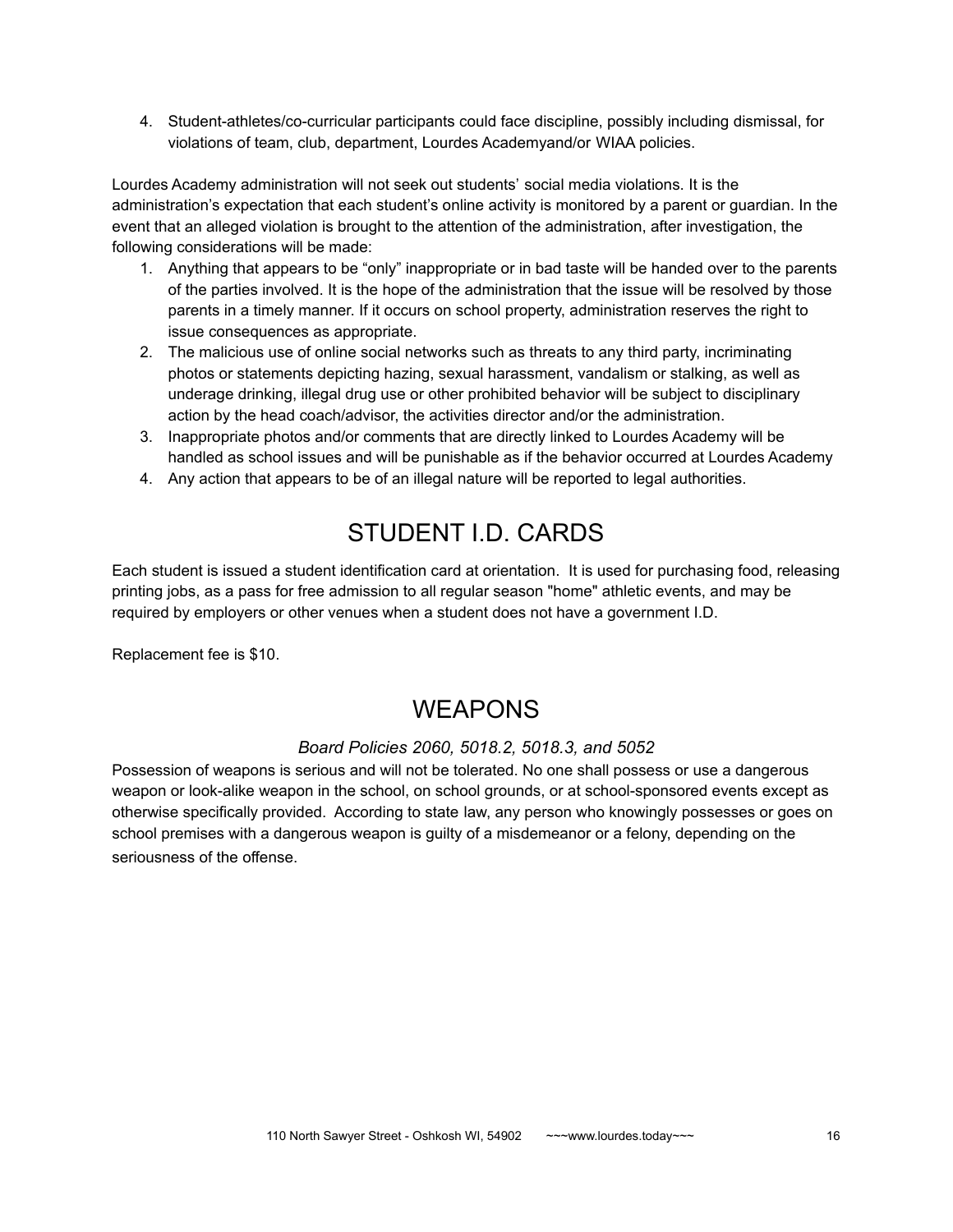# ACADEMICS

# ACADEMIC ENHANCEMENT TIME (A.E.T.)

<span id="page-16-1"></span><span id="page-16-0"></span>Lourdes Academy places a strong emphasis on students being successful in academics and meeting our high expectations. Students who find themselves struggling within an academic course may need additional help. Academic Enhancement Time is a mandatory after school program for students who are struggling in one or more courses to give them additional opportunities to catch up on missing work, work with teachers, and get additional help.

Every two weeks, the administration checks all students grades. Any student with an F in one or more classes or D's in multiple classes is placed into Academic Enhancement Time. Academic Enhancement Time runs for 30 minutes after the school day, all 5 days a week. After the two week period, if a student has improved all grades to C's or above or with administration's consent, they are able to exit the program. Students who achieve this during the two week period must complete their two week period.

Grades will be checked like this at the end of weeks 2, 4, and 6. Those who are enrolled at week 6 will finish out the grading period in the program. After week 6, grades are checked weekly at 7 and 8. Those who did not get placed in the program at week 6 but meet the criteria in weeks 7 and 8 will be placed in the program for the rest of the quarter.

Students who fail a class at quarter will be automatically placed into Academic Enhancement Time for the start of the next quarter for a minimum of 2 weeks.

Students who also have after school detention will need to serve that time either in the morning before school or after their AET time.

If a student is gone for 3 or more academic days for any reason, the administration reserves the right to enroll the student into AET upon return until the work is completed as a method to assist in catching up on missing work.

<span id="page-16-2"></span>Lourdes Academy strongly encourages families to plan vacations during planned breaks. The calendar is released to the public every spring prior to the academic year.

# ACADEMIC HONESTY

A policy of academic honesty reaffirms the philosophy of education established at Lourdes Academy by ensuring the academic integrity of the learning community. Any form of cheating, including plagiarism, is a violation of the standards for student conduct. Cheating includes taking someone else's work, offering work to another person, and any other attempt to misrepresent one's academic performance. The assignment, test, or project will receive zero credit. The student's parents will be notified.

Plagiarism is the use of words, ideas, or information of another without informing the reader of the source of these words, ideas, or information. Examples of plagiarism include: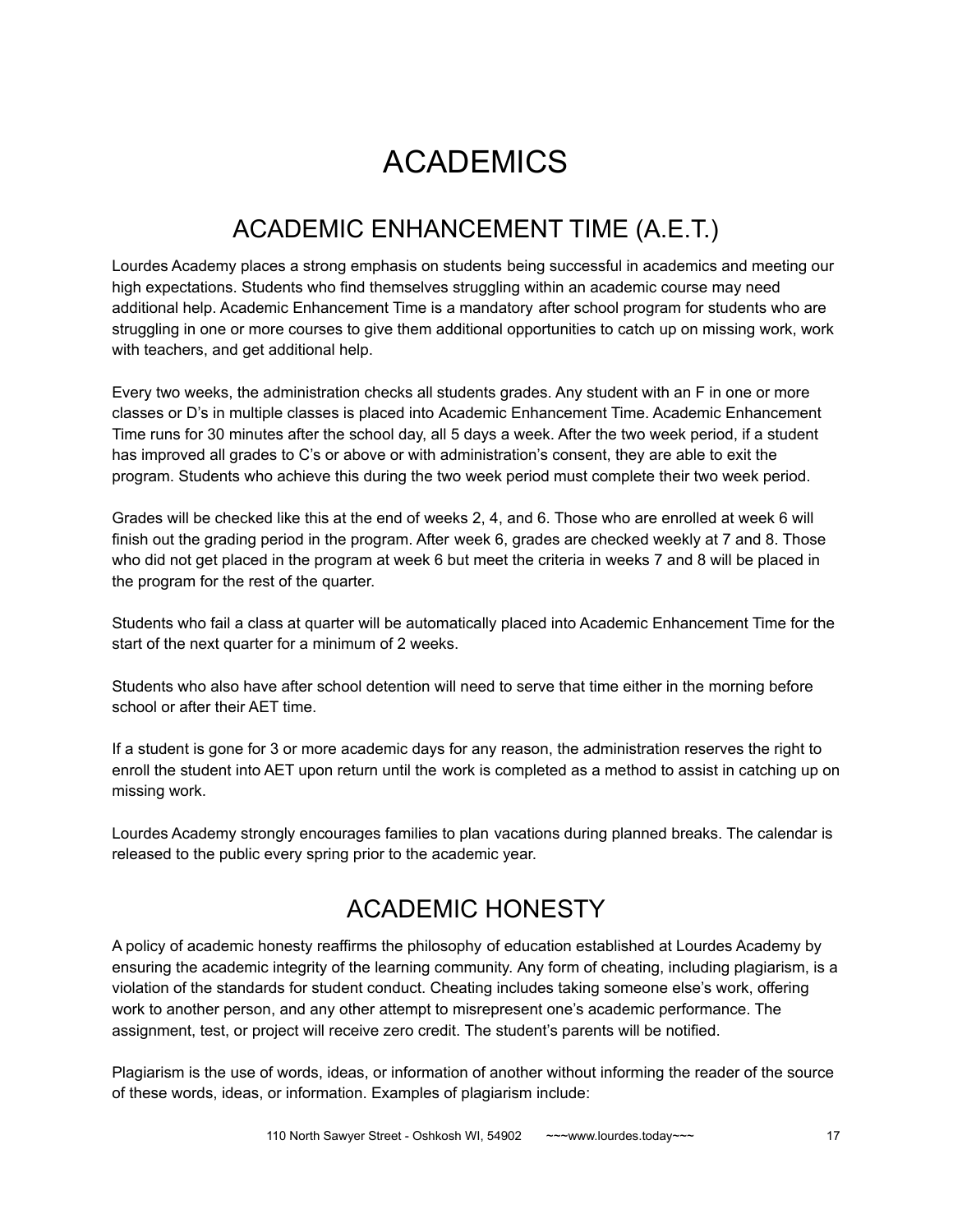- Copying (word for word) all or part of someone else's work without proper citation
- Submitting a paper or assignment that has been translated by translating software or another person when the teacher expects you to do the translating yourself
- Turning in a paper that has been done by another student

The work of another person, when taken word for word, should be quoted and cited. When paraphrasing or summarizing, a citation is still required.

For the first offense, the student will be required to attend an Academic Honesty Seminar course that will work with the student to remediate and correct the violation. Additional offenses could result in detentions, suspensions, failing the course, academic probation, requests to withdraw at administrator's discretion, disqualification from National Junior Honor Society, or disqualification from 8th grade graduation academic awards.

# ASSISTANCE FOR STUDENTS

### *Board Policy 5029*

<span id="page-17-0"></span>If a student experiences academic difficulty (indicated by his or her online reports, midterm progress reports, and/or term grades), assistance may be facilitated by:

- communicating via phone conferences, written contact, or email messages between the student's teacher(s), the learning specialist, and administration and/or counselor regarding student progress; setting up meetings with the learning specialist, guidance counselor, administration, teacher(s), the student and the parent(s);
- monitoring the weekly homework and grades recorded online;
- collaboratively developing individual learning contracts to support the student's academic success; and/or the student being assigned or finding a peer tutor.

<span id="page-17-1"></span>The counselor, administration learning specialist, teachers, the student and parent(s) will determine together strategies that will enhance the student's learning process.

# COUNSELING CENTER

### *Board Policies 5003 & 5059*

The school counselor offers assistance to all students in classroom lessons and on an individual and group basis in the following areas:

- 1. Academic Counseling Throughout the year, students and parents or guardians may have questions concerning academic progress. Academic counseling, advising, and tutoring are available to every student.
- 2. Career Exploration The school counselor assists students in exploring careers throughout middle school. Students are exposed to career information through classroom lessons, Career Locker computer program, Career Day and career fairs.
- 3. Personal Counseling- The school counselor helps students understand and accept themselves and enables them to develop and express an awareness of their own feelings, needs, values, ideas, and beliefs. The school counselor assists students in dealing with academic, personal,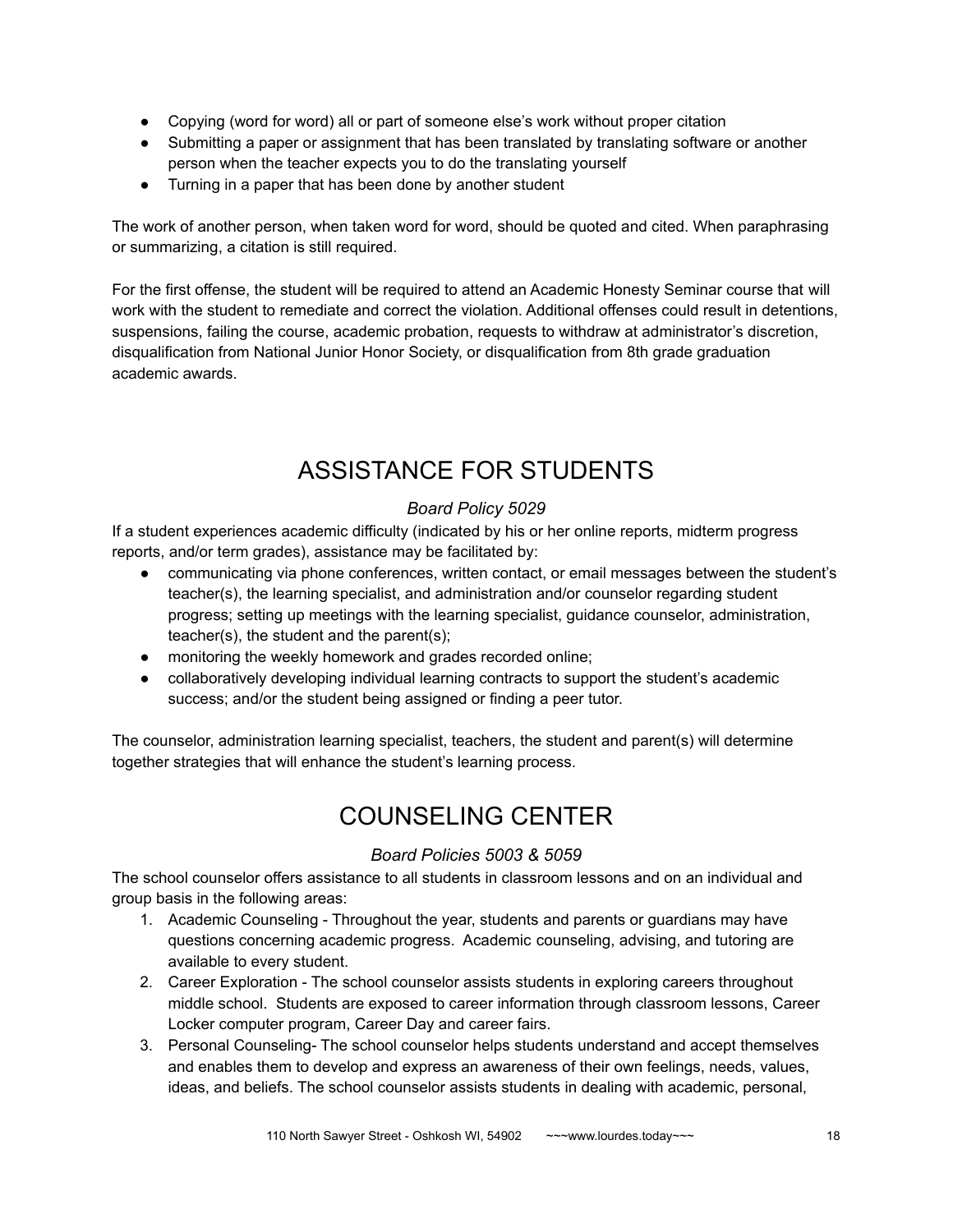spiritual, and social concerns that may be inhibiting their ability to learn, to achieve self-understanding, and to grow as individuals.

<span id="page-18-0"></span>4. Prevention and Intervention Programming - Classroom lessons and personal and/or group counseling are conducted by the school counselor to assist students in making appropriate decisions in order to contribute to a safe environment for all stude

# COURSE SELECTION AND COURSE LOAD

#### *Board Policies 5006, 5040.1, 6031 & 6032*

All middle school students take a similar course load:

- Religion
- Mathematics
- Language Arts
- Social Studies
- Science

A separate reading class is taken in 6th and 7th grade.

In 8th grade, students will be placed by administration in either 8th Grade Spanish or Reading 8.

Lourdes Academy values the positive impact fine arts has on developing the individual as a whole and requires students to take music all three years of middle school. Students may do band, choir, or both. Performances are a course requirement and occur outside of the school day.

Students also participate in additional "elective" style courses throughout their three years in middle school. These courses rotate on a quarterly basis (previously trimester courses).

| 6th Grade                                                                    | 7th Grade                                                                                                                    | 8th Grade                                                                               |
|------------------------------------------------------------------------------|------------------------------------------------------------------------------------------------------------------------------|-----------------------------------------------------------------------------------------|
| Art 6<br><b>Physical Education</b><br>Health 6<br><b>Computer Essentials</b> | Art 7<br><b>Physical Education</b><br><b>Study and Lifeskills</b><br>Project Lead the Way:<br><b>Innovators and Creators</b> | Art 8<br><b>Physical Education</b><br>Health 8<br>Project Lead the Way:<br>App Creators |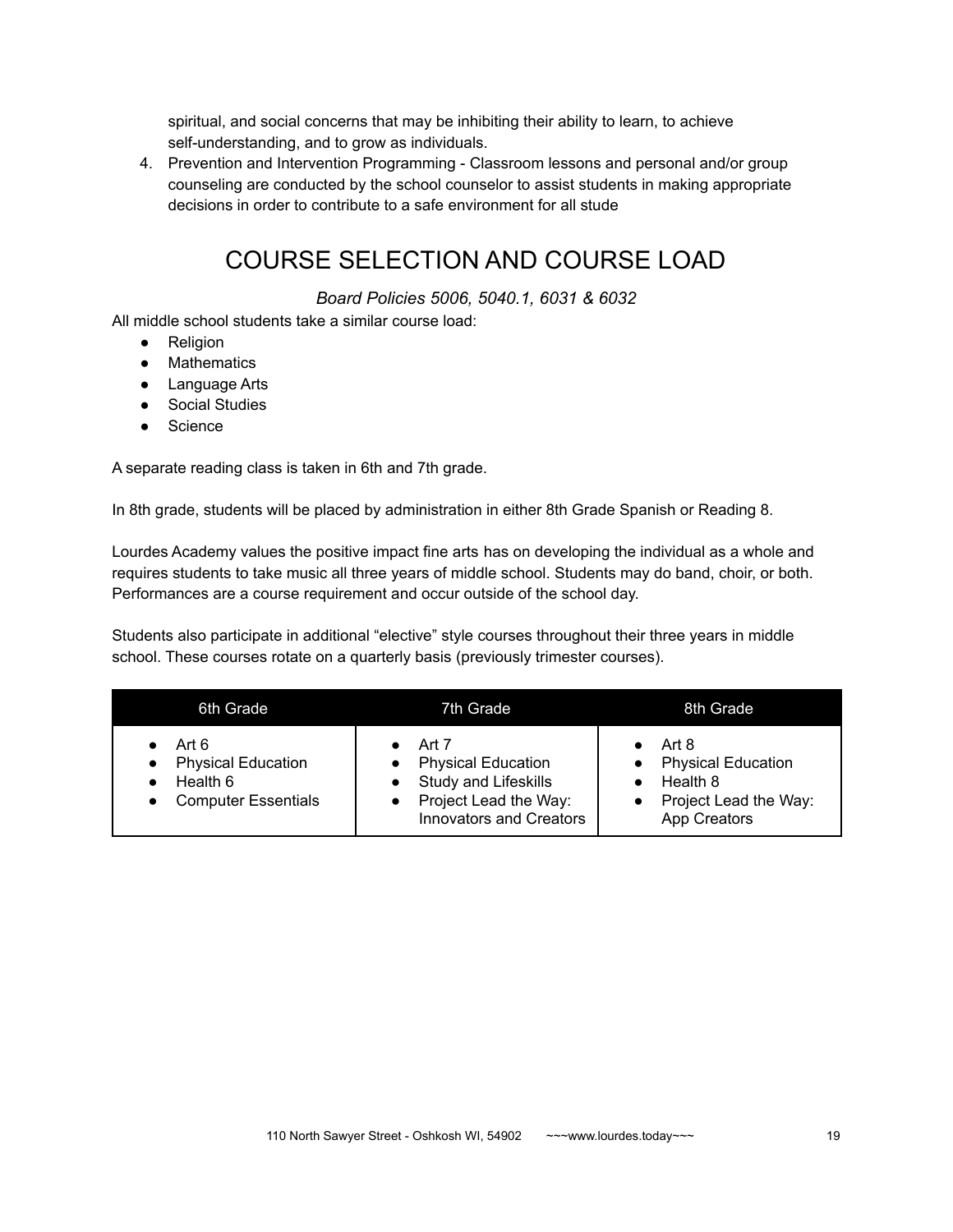# GRADING SCALE

#### *Board Policy 5031 and all subsidiaries*

Lourdes Academy

<span id="page-19-0"></span>Lourdes Academy High School employs the following grading scale:

| Grade Scale |                 |          |
|-------------|-----------------|----------|
|             | Grade Grade Pts | %        |
| $A+$        | 4               | 99-100   |
| A           | $\overline{4}$  | 94-98    |
| А-          | 3.7             | 90-93    |
| $B+$        | 3.3             | 88-89    |
| B           | 3               | 84-87    |
| B-          | 2.7             | 80-83    |
| C+          | 2.3             | 78-79    |
| C           | 2               | 74-77    |
| $C-$        | 1.7             | 70-73    |
| D+          | 1.3             | 67-69    |
| D           | 1               | 63-66    |
| D-          | .7              | 60-62    |
| F           | 0               | $0 - 59$ |

Grade point averages are calculated on a 4.0 scale at the end of each quarter and are cumulative.

<span id="page-19-1"></span>Co-curricular courses such as band and choir have requirements beyond the school day, such as concerts and performances, which are considered a part of the class. Participation in these events will be considered an expectation for grading.

### HONOR ROLL

GPA needed for honor roll listings are as follows:

- Highest Honors 3.75-4.00
- High Honors 3.5-3.749
- <span id="page-19-2"></span>● Honors 3.25-3.49

# LEARNING SERVICES

#### *Board Policy 5029*

Students with special learning needs often need additional assistance in developing academic, organizational, or basic content area skills. The goal of the Lourdes Academy Learning Services Program is to provide support for students with learning needs and help each to become an independent learner and self- advocate. Students with service plans should work with the learning specialist to develop interventions or accommodations. The learning specialist, in conjunction with the counseling staff, may also recommend a student for testing for academic learning needs.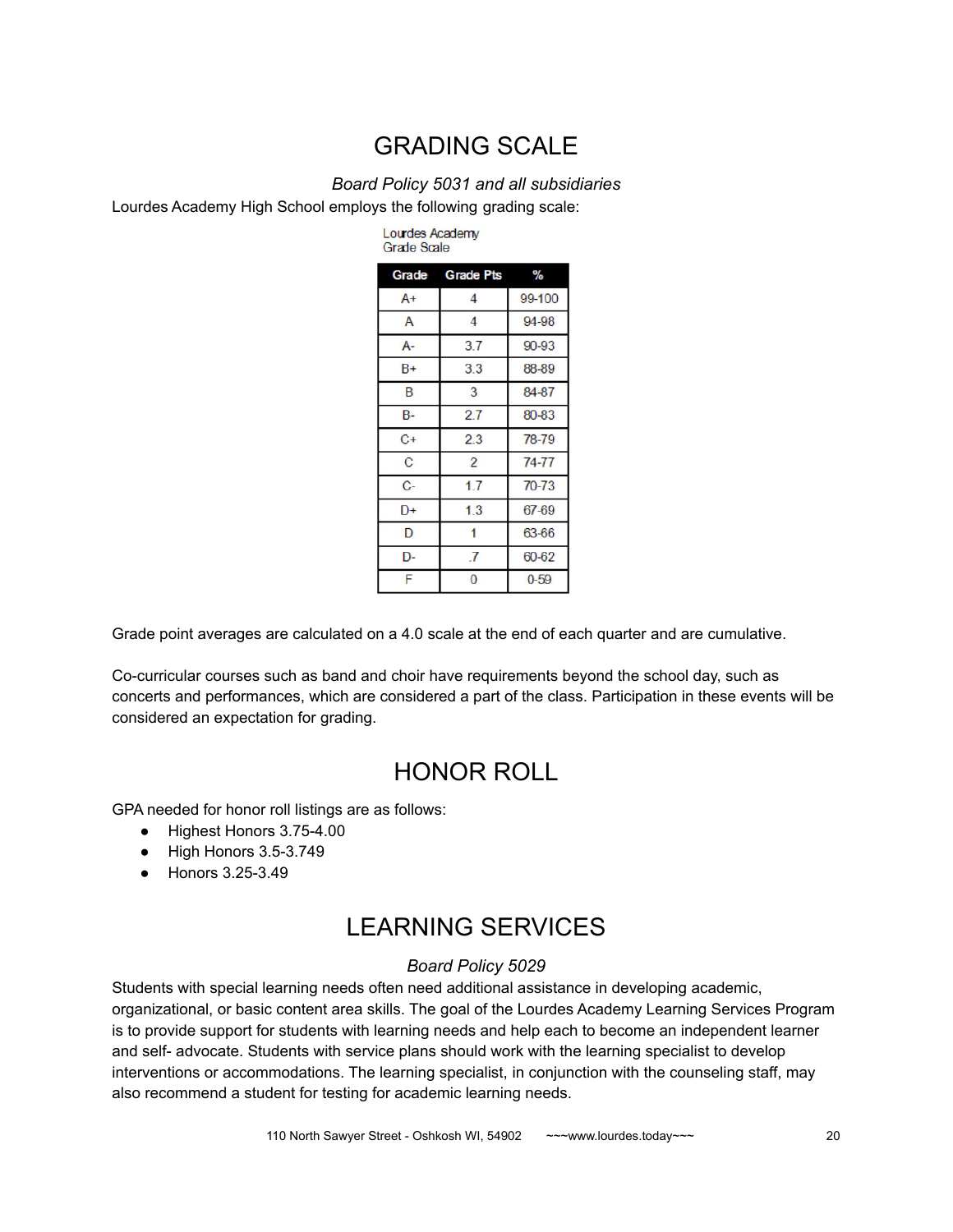# REPORT CARDS

### *Board Policy 6040*

<span id="page-20-1"></span><span id="page-20-0"></span>Report cards are available at the end of each term and emailed out to families usually within a week after the term ends. PowerSchool is the quickest way to see the most up-to-date grades.

### STANDARDIZED ASSESSMENTS:

Schedule for standardized assessments are as follows:

- 5th Grade Diocese ACRE Testing
- 6th Grade MAPS Testing (Fall, Winter, Spring)
- 7th Grade MAPS Testing (Fall, Winter, Spring)
- 8th Grade MAPS Testing (Fall, Winter, Spring)
- <span id="page-20-2"></span>● 8th Grade - Diocese ACRE Testing

# STUDENT/PARENT/TEACHER CONFERENCES

### *Board Policy 5032*

Student/parent/teacher conferences are held annually in the fall, once in the evening and once during the day. The purpose of conferences is to be proactive with regard to each student's academic performance. Any time a student, parent and/or teacher feel it is necessary to discuss the student's academic progress, individual conferences may be arranged.

### **TEXTBOOKS**

<span id="page-20-3"></span>Students receive their textbooks or e-textbooks in their academic classes within the first week of classes.. Books must be taken care of during the year and should be returned in good condition at the end of the course. Excessive damage or loss of books will be charged to the students at the cost of a new book.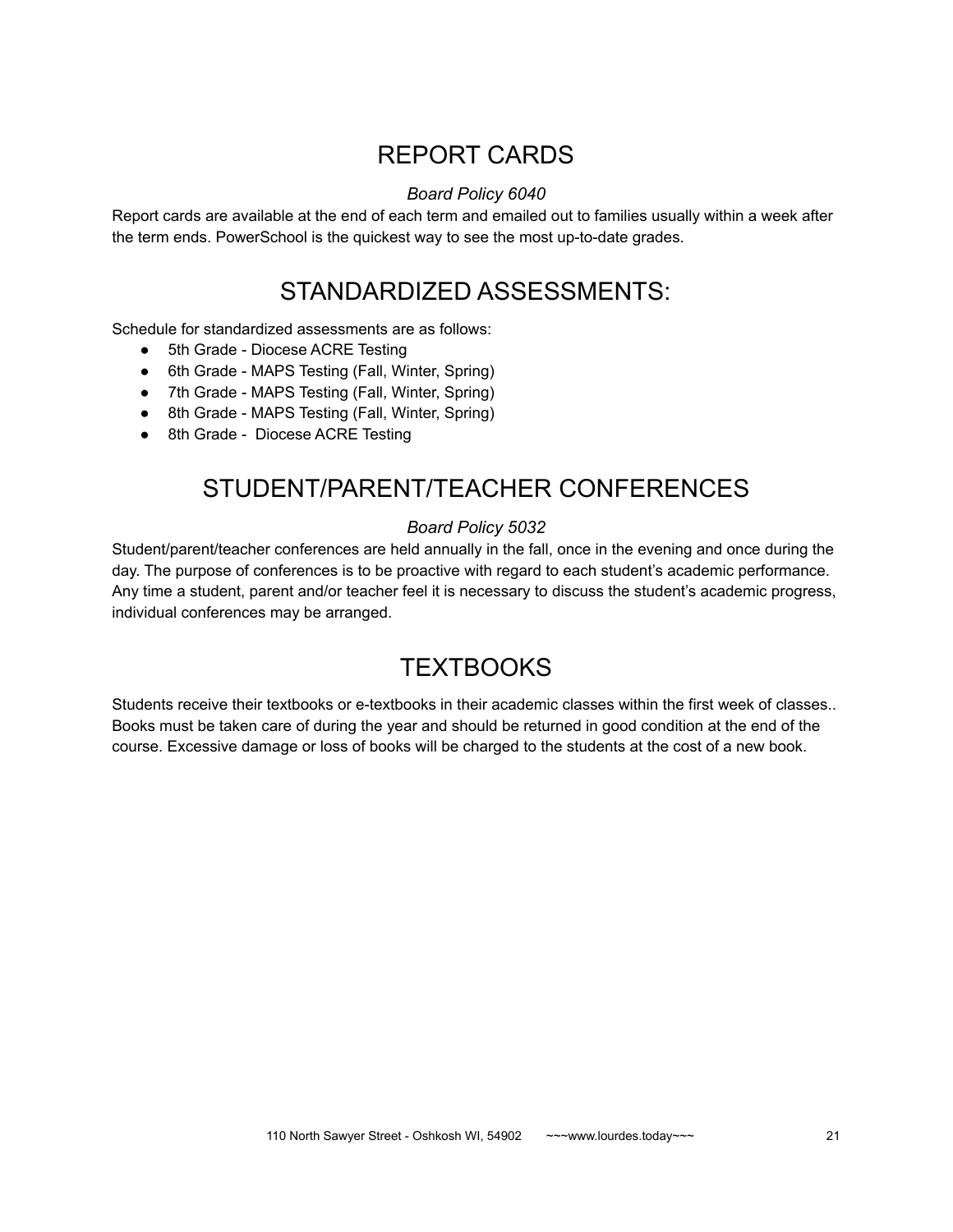# <span id="page-21-0"></span>ATTENDANCE AND TARDINESS

### ATTENDANCE

### *Board Policy 5011*

<span id="page-21-1"></span>It is the shared responsibility to assist students in developing desirable habits of punctuality and attendance. Parents are encouraged to monitor attendance on Powerschool. Lourdes Academy follows Wisconsin State Statute 118.15 on compulsory school attendance and truancy (School Attendance Statute).

Students must be in attendance the full day of school in order to participate in after school activities (i.e practice, rehearsal, game, performance). Medical appointments, school events, and funerals are the exceptions to this expectation.

<span id="page-21-2"></span>Every effort must be made to schedule medical appointments outside of the school day. Students must provide documentation of attended appointments during school hours in order for them to be excused as a medical absence.

# ABSENTEEISM AND TRUANCY

### *Board Policies 5012 & 5013*

A parent/guardian must contact the school office before 9:00 am if their student will be absent.

Missing more than 10 minutes of class is considered an absence.

Students are responsible for contacting teachers to make arrangements for make-up work or assignments. Absences are recorded on the student's permanent record. Students who are absent without parent verification will be considered truant.

A parent/guardian may not excuse their student for more than 10 school days in a school year. This includes sick days, vacations, truant days, etc. Any absence beyond the 10 days will be considered unexcused (truancies) and require a medical note to be considered not truant.

Students may not leave the building without parental or school authority permission at any time.

Excessive absences may result in loss of credit(s). If a student accumulates 10 absences in a class, the administration reserves the right to deny credit for the course or courses due to insufficient instructional time.

Lourdes Academy follows Wisconsin State Statute 118.15 on compulsory school attendance and truancy (School Attendance Statute). Truancy is defined as an absence from class, assemblies or school at anytime without permission. Academic work missed during the period of truancy is subject to failure/no credit. Students will not be permitted to make up tests or assignments missed during the unexcused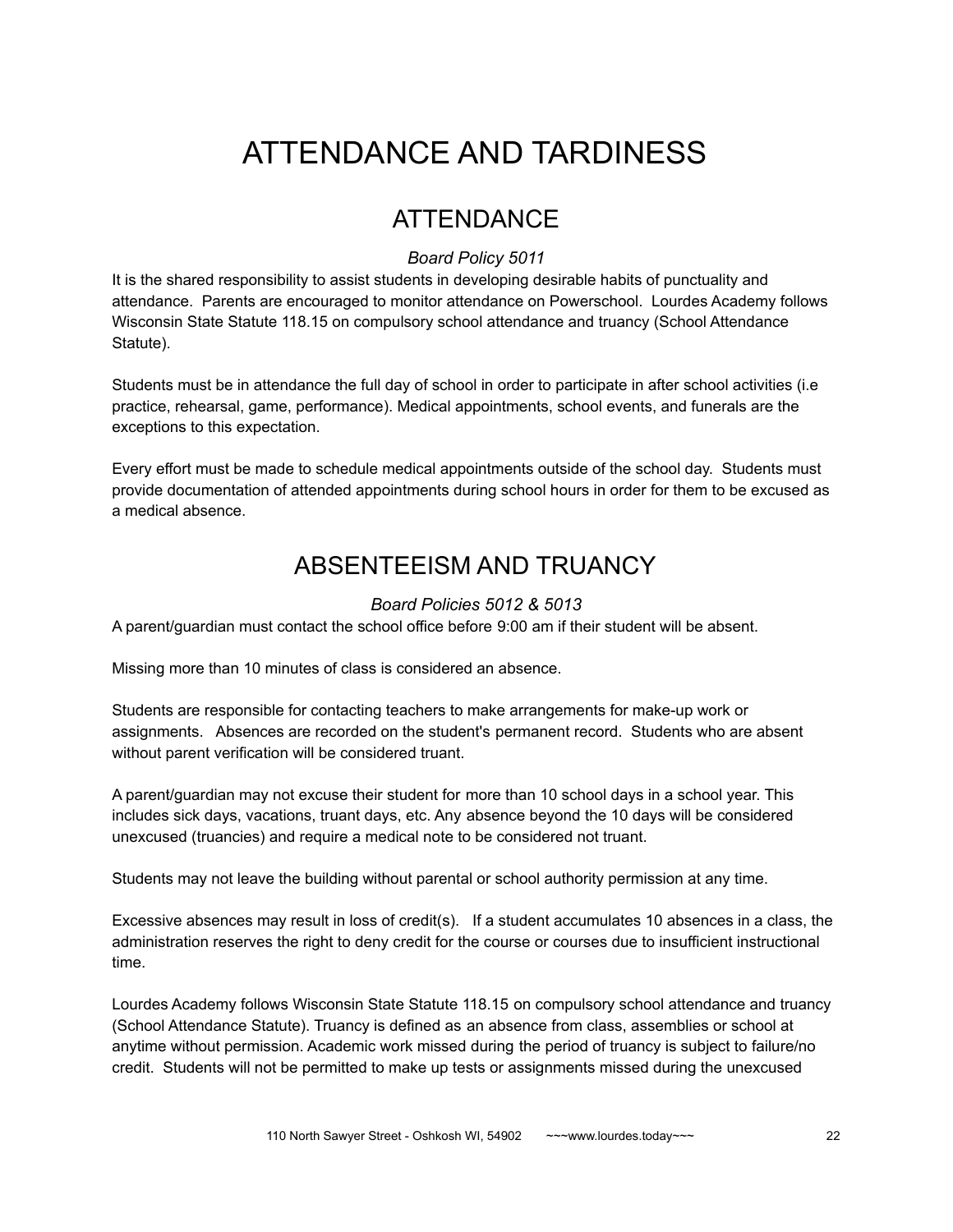absence. Students who are truant are subject to consequences including but not limited to Saturday school, suspension from activities and ineligibility for honor representation.

<span id="page-22-0"></span>Excessive (habitually) truant under (118.15) is when the student is truant for all or part of 5 days in a semester. Habitually truant students will be referred to law enforcement. .

# ILLNESS DURING THE SCHOOL DAY

### *Board Policies 5015 & 5055*

Any student who becomes ill during the school day will be sent to the office by his/her teacher. A member of the school staff will care for the student temporarily. If the student continues to feel ill after resting, a parent or emergency contact person will be notified. In the event of a serious medical problem, the school may contact emergency medical personnel. Identification will be required of persons unknown to school authorities.

# KNOWN PROLONGED ABSENCES

<span id="page-22-1"></span>Parents are encouraged to plan vacation time in conjunction with the school calendar. If a student will knowingly be absent regardless of length, he/she must complete the pre-arranged absence form located in the main office. The form must be picked up 1 week prior to absence and turned into office at least 1 day prior to absence. A copy will be made and given to the student. Students returning from vacation may be placed in our Academic Enhancement Time program upon return.

# PASSES

<span id="page-22-3"></span><span id="page-22-2"></span>During class, students must obtain permission from the teacher to go to another location (i.e. bathroom, counseling office, main office, etc.). Students who are not in an assigned area and/or do not have a proper hall pass may face disciplinary action and may be considered unexcused.

### **TARDY**

### *Board Policy 5014*

Students are expected to be in classes on time, in dress code, prepared to work. A tardy is defined as being up to 10 minutes late; anyone who arrives at school more than 10 minutes tardy without a written doctor's note or note from parent with good cause will be considered absent. Students who arrive after the school day has begun must report to the main office to receive a pass.

Three tardies to school, class or advisory will result in a detention.

Situations such as traffic or car trouble, oversleeping, forgotten lunches, homework or gym clothes, etc., will count as tardies. Students and families are responsible for plannable changes to transportation, including pre-announced construction.

Excessive tardiness may lead to consequences including but not limited to Saturday school, suspension from activities and ineligibility for honor representation.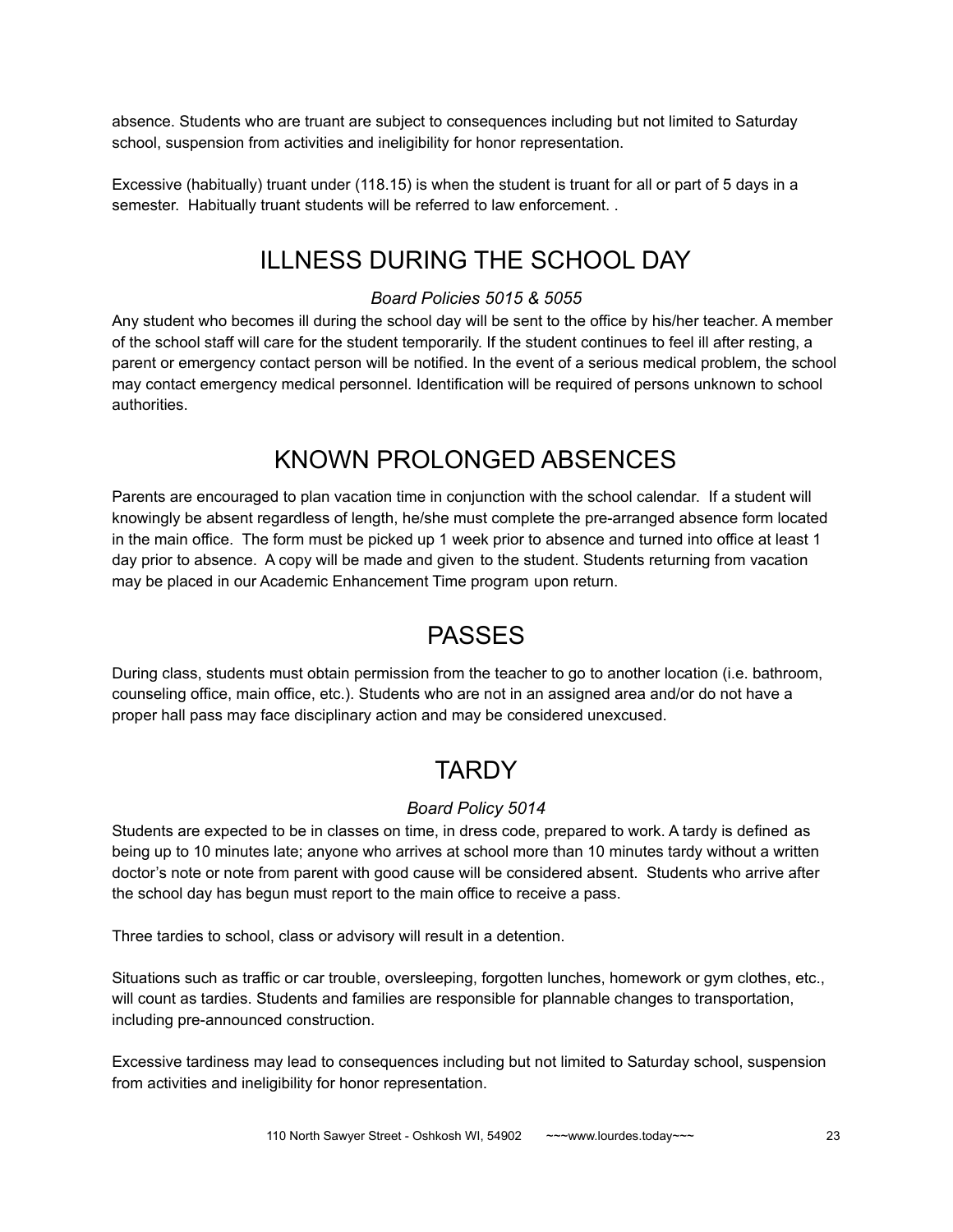# SCHOOL SAFETY

### EMERGENCIES

<span id="page-23-1"></span><span id="page-23-0"></span>A plan of action is in place to ensure the safety of all students and staff members in the event of severe weather or other emergencies. Parents will be notified by text and/or email of any emergency situations. Fire, severe weather, and school safety drills are held regularly during the school year in accordance with city and state law.

### VISITOR POLICY

### *Board Policy 1050*

<span id="page-23-2"></span>All visitors must report to the school office immediately upon entering the school building through door #1 in the front circle drive off of Witzel Ave.. In addition, requests for student visitors must be brought to the principal a minimum of two days prior to the planned visit. In general, only students with an expressed interest in attending Lourdes will receive approval to visit the school.

# WEATHER CLOSURES

<span id="page-23-3"></span>Closure days due to weather are reported to all Green Bay media outlets, sent out via email, and PowerSchool calling system. Although unlikely, Lourdes Academy reserves the right to remain open if Oshkosh Area School District closes.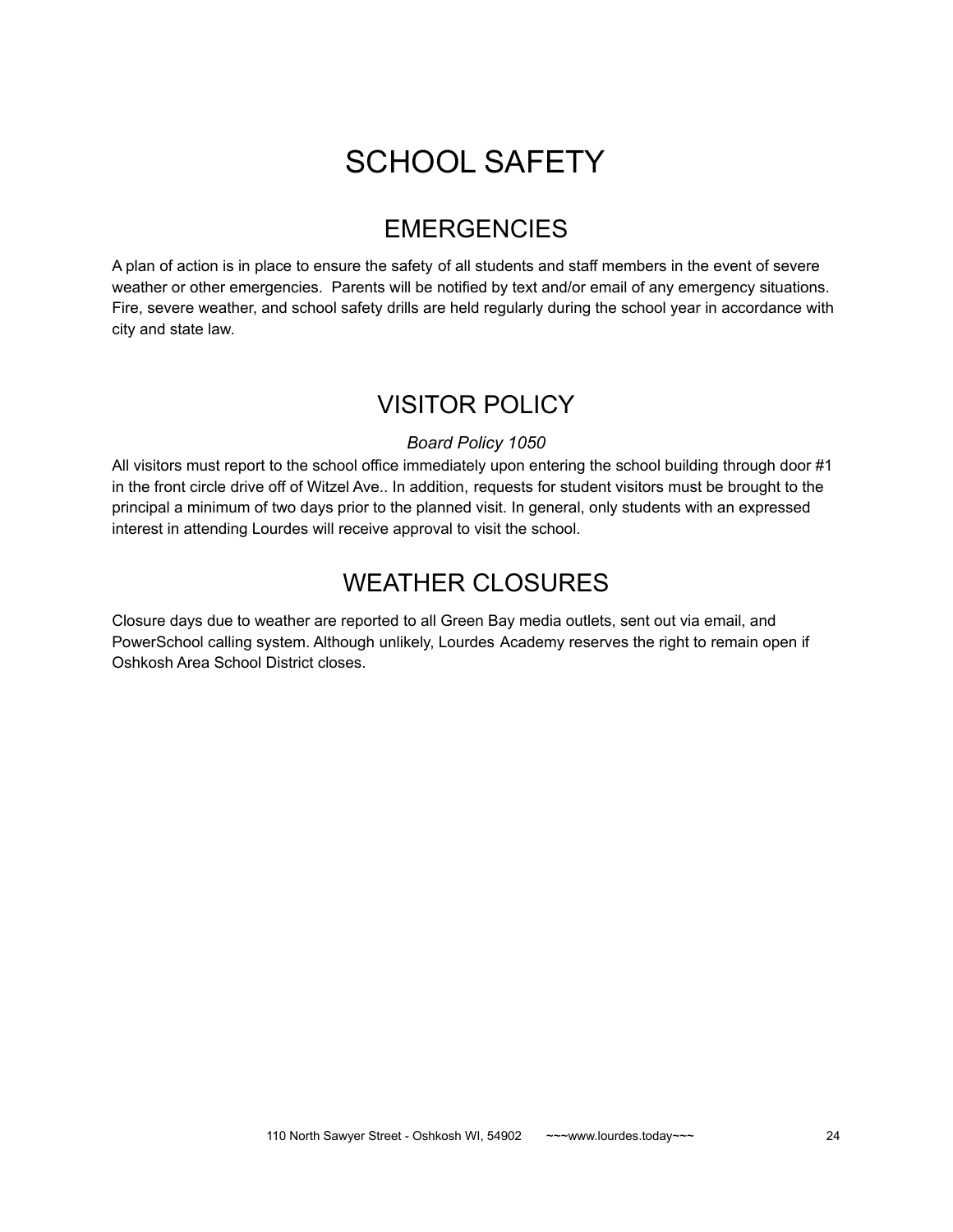# FOOD SERVICES

# **LUNCH**

<span id="page-24-1"></span><span id="page-24-0"></span>All students eat their lunch in the commons, which is supervised by staff members. Hot lunches and ala carte meals are available. In addition, students are welcome to bring their own bag lunches. Students may not have food delivered to the school. Administration reserves the right to confiscate the delivered food and hold it until the student leaves for the day.

A lunch account has been set up for each student through Powerschool. All students planning to purchase lunch must keep a positive balance in the account at all times.

# <span id="page-24-2"></span>PROCEDURE FOR LOW OR NEGATIVE LUNCH ACCOUNT BALANCES

### *Board Policy 3080*

Parents are responsible for monitoring their child/children's lunch account balance throughout the school year. At the end of the school year all lunch accounts must have a positive balance. Negative lunch accounts will be addressed through the Business Office.

- Balance at or below \$10.00: email notification sent to parent(s) to be aware that account balance is getting low
- Balance negative (-) \$25.00 or more: email notification and automated phone call to parent(s) to be aware that their student is allowed basic hot lunch only, consisting of entree, vegetable/fruit, and milk, at daily hot lunch rate. Ala carte purchases will NOT be allowed.
- Balance negative (-) \$50.00 or more: personal phone call from Central Business Office to begin payment plan. The student is allowed basic hot lunch of peanut butter/jelly Uncrustable, apple and milk and charged daily hot lunch rate..

<span id="page-24-3"></span>Applications for reduced or free lunch are available from the Food Service Director.

# SNACKS

Students are encouraged to go to the Food Service Area located in the Commons and purchase a healthy snack as available. Food Service is available for a la carte items or breakfast items may be purchased during this time.

No soda, energy drinks, coffee drinks, or unhealthy snacks are allowed during the school day. Water is important to the health of students, water bottles are allowed in the classroom. Only water is allowed in the bottles.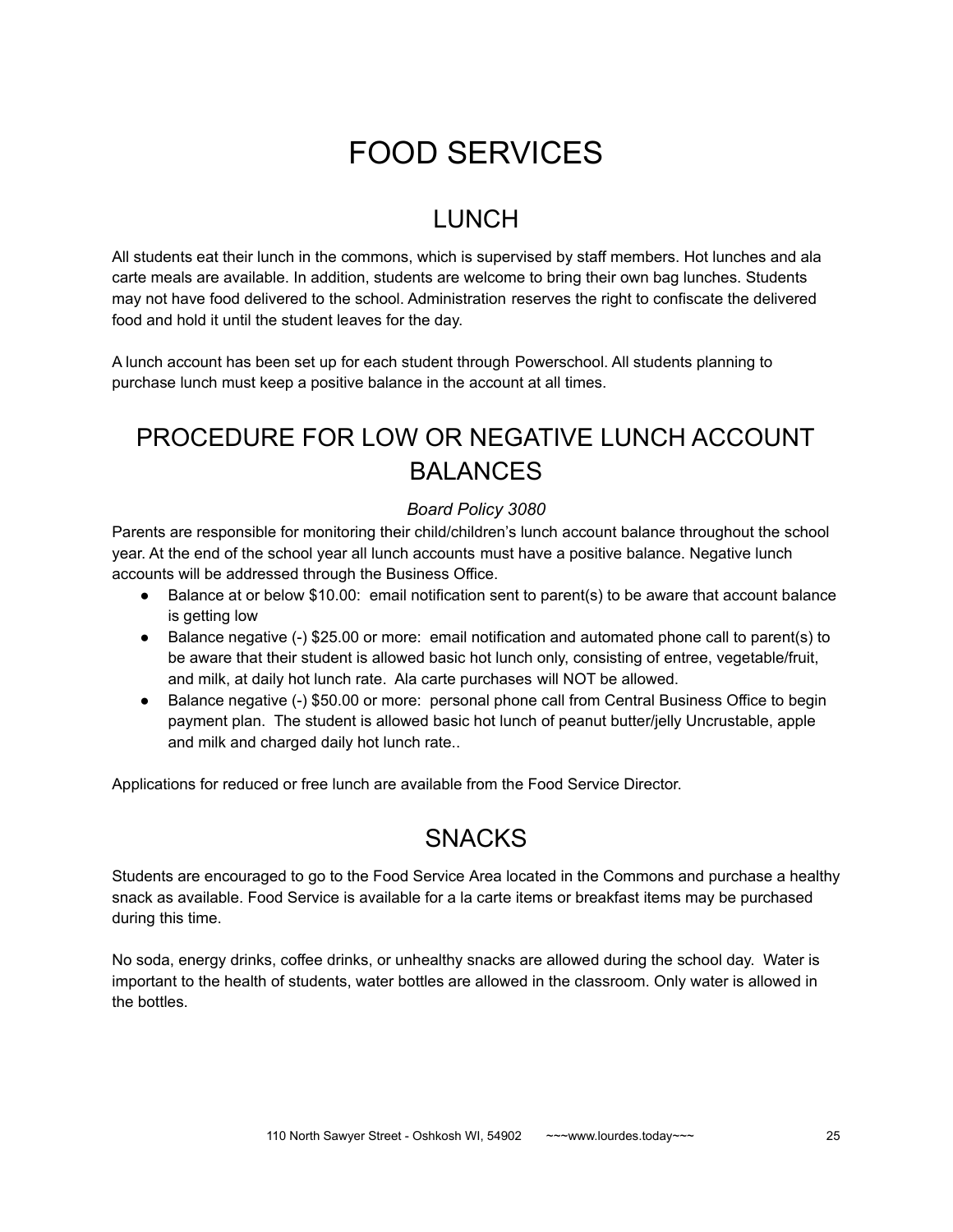# **LOCKERS**

*Board Policy 5057*

# **SCHOOL**

<span id="page-25-1"></span><span id="page-25-0"></span>A hall locker and individual lock are assigned to every student at the beginning of the school year. We expect that locks will be on your lockers at all times in order to protect personal belongings and valuables. Under no circumstances should a student divulge his/her locker combination to another student. Students must report any damage, missing items or needed repairs to the school office. Students may decorate the inside of their lockers appropriately. No open liquid or glass containers may be stored in school lockers. All personal items must be placed inside student lockers. Only magnets may be used, no tape is allowed.

The locker and the padlock are the property of Lourdes Academy. Lourdes reserves the right to inspect the lockers assigned to students at any time. The student will be held responsible for any lost or damaged property. Missing locks result in a replacement fee (\$10). If a student wishes to use their own padlock, the combination must be given to the office or a copy of the key. Failure to do so will result in the lock being cut without reimbursement.

# PHYSICAL-EDUCATION

<span id="page-25-2"></span>Locker security is the responsibility of the student. It is expected that students secure in a locker their personal items while participating in physical education class and/or athletic practices. Students who put a lock on a locker, for long term use, need to give the combination to the gym teacher or a copy of the key.

At the end of the semester or sport season, any personal belongings stored in lockers will be disposed of or donated to charity.